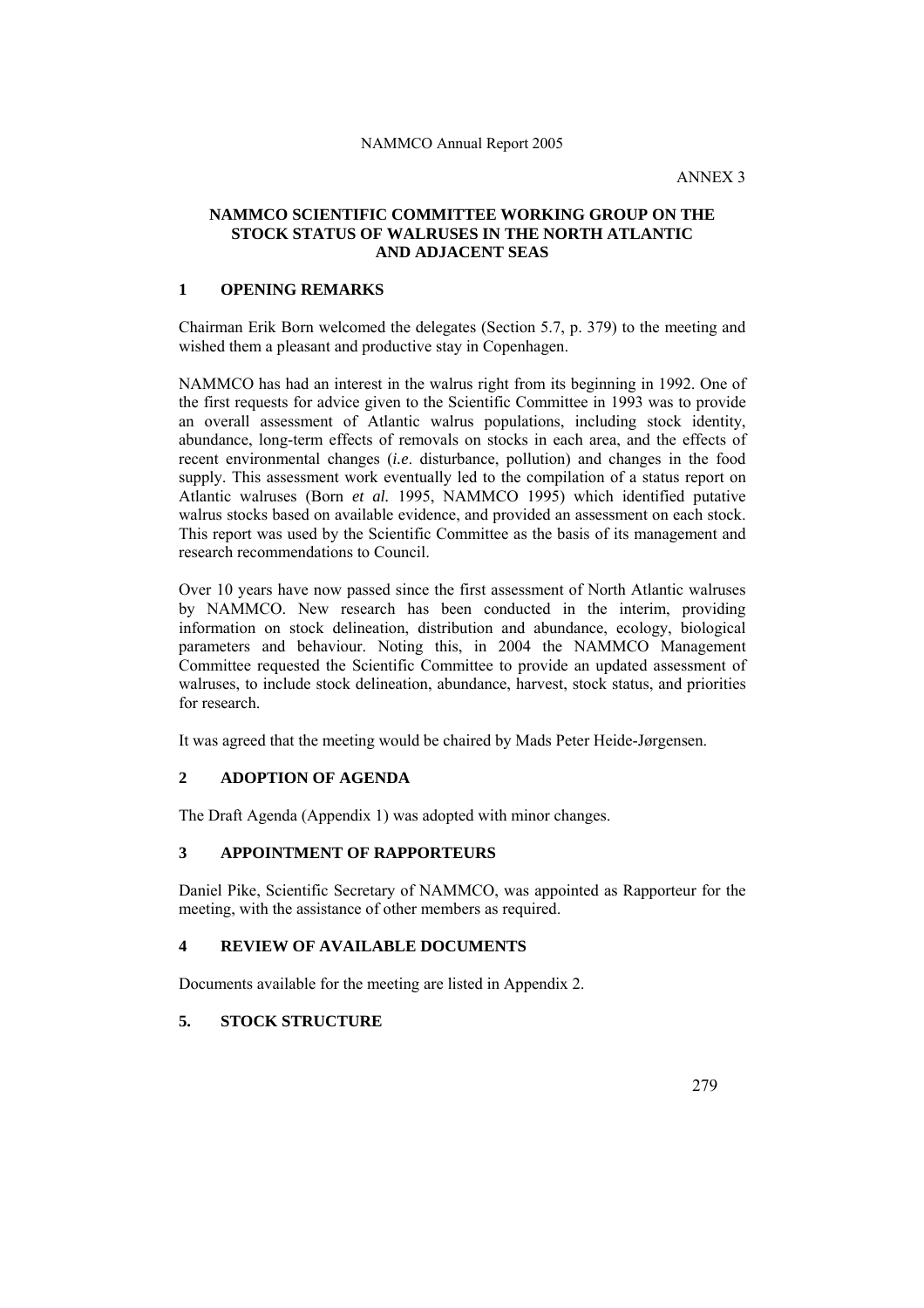### **5.1 Genetic information**

There have been no new genetic analyses of Russian samples. Øystein Wiig informed the Working Group that he is attempting to obtain samples from Russia for a joint project between Russia and Norway.

SC/13/WWG/13 presented genetic analyses comparing samples from 70 walruses from Hudson Bay and Hudson Strait (Canada) with previously analysed samples from West Greenland, northwest Greenland, East Greenland, Svalbard, and Franz Josef Land. These analyses indicated (1) the existence of two major complexes of walruses consisting of three sub-populations to the west of Greenland (east Hudson Bay/Hudson Strait, West Greenland, northwest Greenland) and two sub-populations to the east of Greenland (East Greenland and Svalbard-Franz Josef Land); (2) that walruses from the east Hudson Bay/Hudson Strait area are genetically different from West Greenland walruses; (3) that walruses from the east Hudson Bay/Hudson Strait area are more closely related to those wintering in West Greenland than to those occurring nearly all-year round in northwest Greenland (the NOW sub-population); (4) that the walruses in east Hudson Bay/Hudson Strait area seem to function to an unknown extent as a source for the West Greenland walruses; (5) that walruses from the east Hudson Bay/Hudson Strait area probably have been separated from the northwest Greenland walruses for a longer period of time compared to West Greenland walruses; (6) that walruses from East Greenland constitute a separate subpopulation with limited connection to the Franz Josef Land- Svalbard sub-population.

The Working Group found these results generally confirmatory of the putative stock structures suggested previously by NAMMCO (1995). They supported the previous conclusion that there is no difference between walruses sampled in Franz Josef Land and Svalbard. However samples from East Greenland were discriminated from both of these areas. They strengthen the suggestion that there is a link between the North Hudson Bay-Hudson Strait-North Labrador-Southeast Baffin Island (HBDS) and West Greenland (WG) stocks, and indicate that the HBDS stock may be a source of immigration to the WG stock. It was noted that only a limited part of the HBDS stock area had been sampled, and that samples from the Southeast Baffin area in particular are urgently needed. There also remains the possibility that there may be substructuring within the HBDS and WG stocks.

Some new information on genetic stock delineation of Canadian populations was provided in SC/13/WWG/5. Walruses taken by the Foxe Basin communities of Igloolik and Hall Beach were not distinguishable using mitochondrial DNA and 9 microsatellites. However they could be distinguished from walruses sampled at Resolute, Grise Fiord, and Bathurst Island, indicating a difference between the putative Foxe Basin and North Water (NOW) stocks. Within the NOW stock area, preliminary microsatellite analyses of small sample sizes have indicated a difference between walruses sampled at Grise Fiord and those sampled in Penny Strait, and between West Jones Sound and the Penny Strait area, but not between Western Jones Sound and Resolute Bay. In addition there was no significant difference between walruses sampled at Grise Fiord and Resolute Bay. These results suggest that 1) the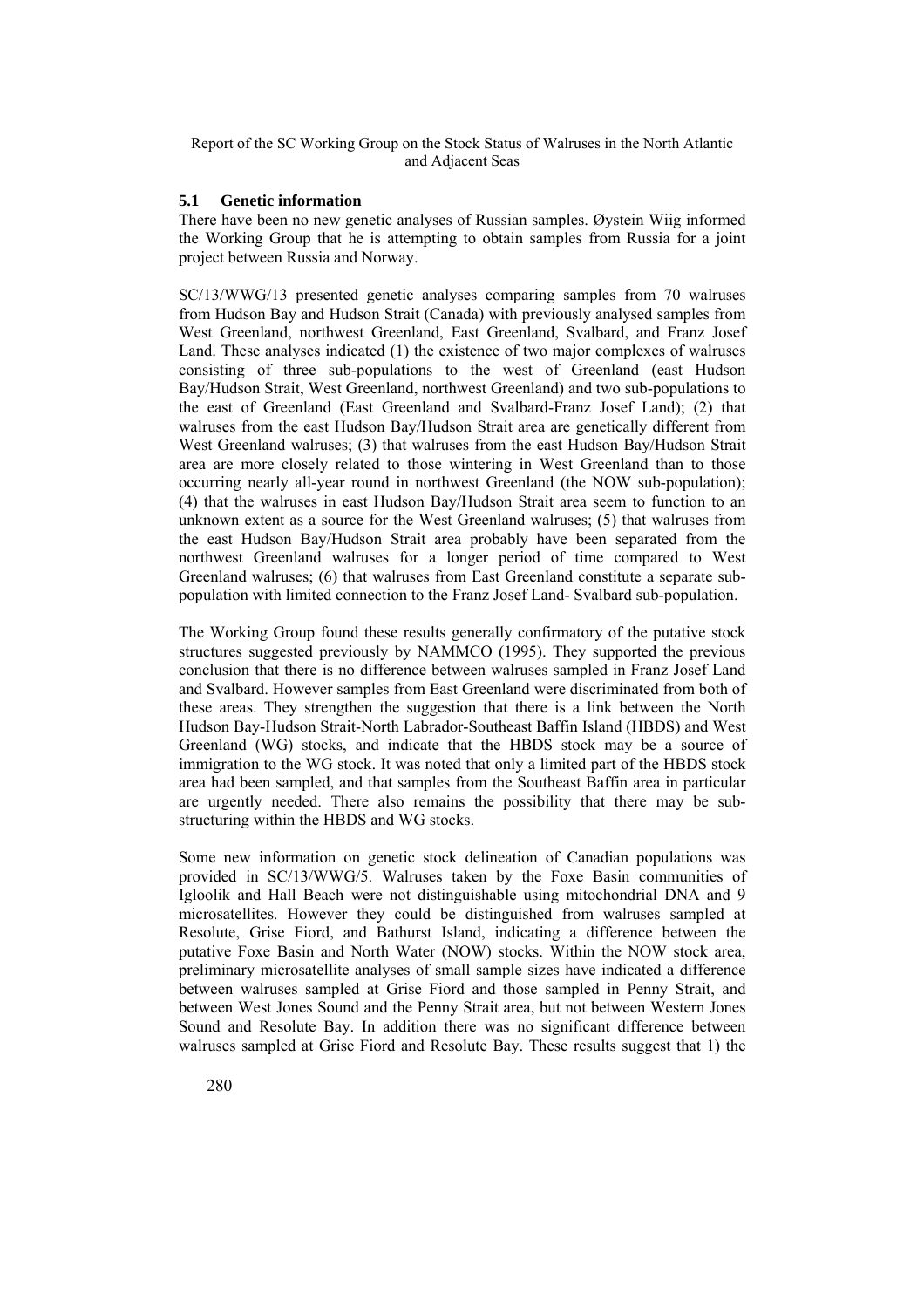Foxe Basin stock is separate from the NOW stock; and 2) that there is likely substructure within the NOW stock area.

There was some speculation that more complex stock structure may be generated in heavy ice areas, because of the limited size and wide separation of open water areas for overwintering. In this regard the further sub-division of the NOW stock area might be expected.

Chad Jay reported that Pacific walruses are presently considered to be one panmictic stock occupying Alaskan and Russian waters. Genetic analysis is in progress but no results were available as yet.

### **Conclusions**

The Working Group concluded that the genetic analyses presented were generally confirmatory of the putative stock structures previously suggested by NAMMCO (1995), with the exception that HBDS differed from West and northwest Greenland and that there may be further sub-division within the NOW stock area. There is also an indication that HBDS may serve to an unknown extent as a source population for West Greenland.

### **5.2 Satellite tracking**

No satellite tracking studies have been conducted in Russia. Christian Lydersen reported that satellite tagging had been conducted in southeast Svalbard in 2003, and in northern Svalbard in 2004. Some tags have transmitted for more than 1 year. Mainly male walruses are found in the southeast, while animals of both sexes as well as calves occur in the northern area. Some of the animals tagged in the southeast have moved between Svalbard and the Franz Josef Land, while those tagged in the northeast have, to date, remained in that area. This information suggests that while there is mixing between Franz Josef Land and Svalbard, there is sex and age segregation within the Svalbard archipelago and patterns of movement may differ locally. All the animals tagged have been adult males.

Born reported that 19 walruses have been tagged at two locations in East Greenland since 1995. The tags have lasted for a maximum of 199 days. All tagged animals have made only local movements and remained in East Greenland, with some exchange between the two land haulouts in East Greenland, indicating that the same walruses use both sites. The movement patterns of walruses in this area provide no evidence of substructure within the East Greenland stock.

Recent information from satellite tagging in western Jones Sound, Penny Strait and southern Devon Island was presented in SC/13/WWG/5. These tags have endured for a maximum of 3 months. In Western Jones Sound, the animals have remained in the area between August-November and there is no indication that they move out into Baffin Bay to overwinter. Their distribution does not appear to overlap with the hunting area used by Grise Fiord in eastern Jones Sound, suggesting a division between eastern and western Jones Sound. No tagged animals have moved through Hell Gate or Cardigan Strait. These results suggest that western Jones Sound holds a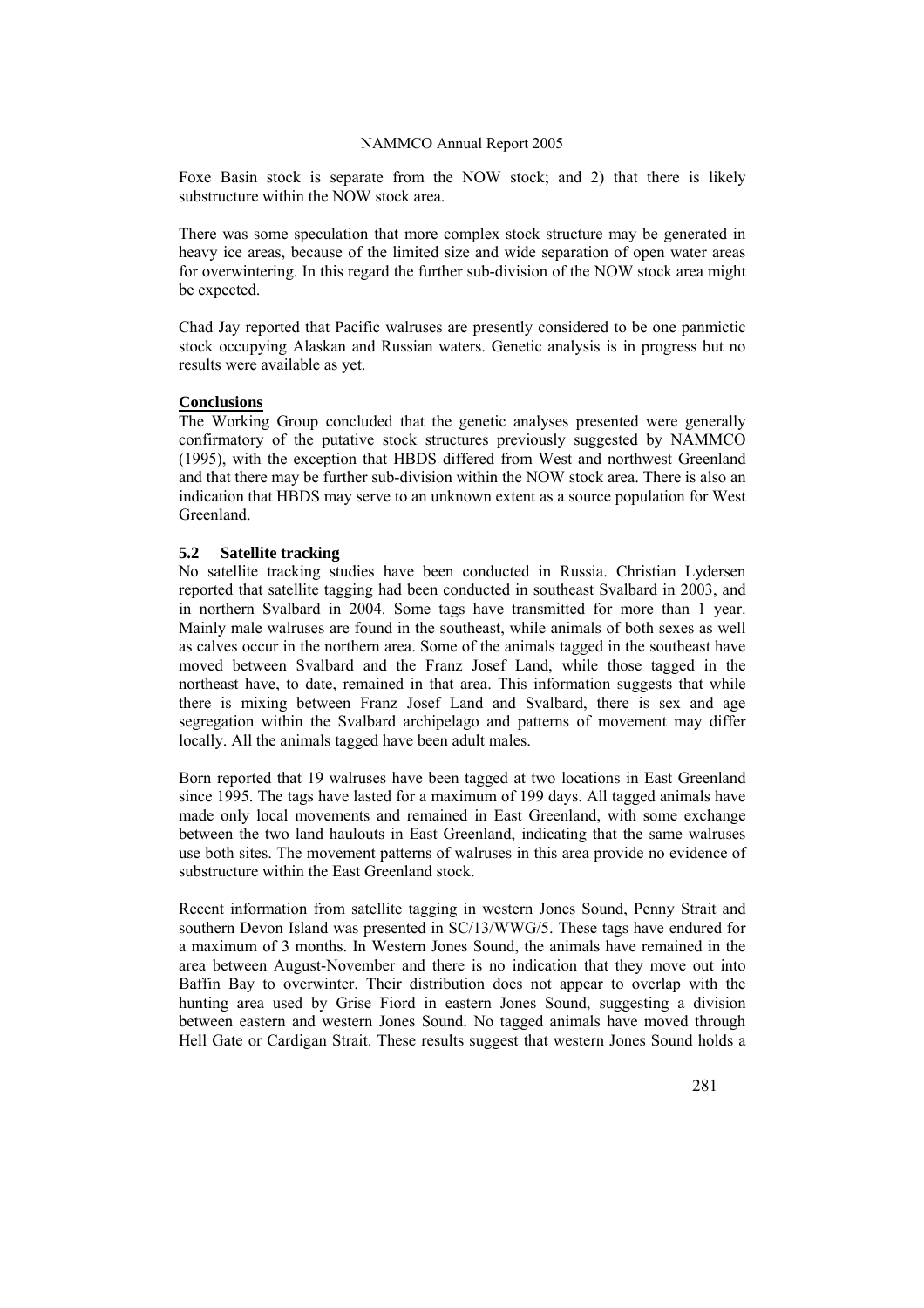distinct stock of walruses that overwinters in the pack ice around Hell Gate and Cardigan Strait.

Walruses tagged in Penny Strait tended to remain in that area, but tag durations were short and none have endured later than September. One male walrus tagged in this area in 1993 was killed in 1994 near Pond Inlet. Another tagged animal moved to southwest Devon Island. Walruses tagged near southwest Devon Island have remained in that area. Walruses do overwinter in polynyas in Penny Strait area. This information suggests that there may be a separate stock of walruses in the Penny Strait/Lancaster Sound area, but confirmatory data are needed.

### **Conclusion**

Satellite tagging conducted since 1995 has strengthened the conclusion that there is a single stock of walruses occupying the Svalbard and Franz Josef archipelagos, and another off East Greenland. However the new information suggests a sub-division of the NOW stock area, possibly into 3 areas including western Jones Sound and Penny Strait/Lancaster Sound stock areas.

## **5.3 Tissue signatures (pollutants, trace elements** *etc.***)**

In Canada and Greenland, lead isotope ratios  $(208 \text{Pb}/\text{Pb}^{207})$  and trace element profiles have been used as a tool in stock discrimination studies (SC/13/WWG/5, Outridge and Stewart 1999, Outridge *et al.* 2003), under the assumption that concentrations in the teeth represent a cumulative sample from the spatial/temporal environment of the animal, and therefore reflect stock differences. Walruses sampled at Akulivik (HBDS) differed from those sampled at Inukjuak (SEHB) in lead isotope ratios, trace element profiles and also in organochlorine concentrations and profiles in the blubber (Muir *et al*. 1995). Lead isotope ratios of animals taken at Coral harbour differed from those taken to the east at Akulivik. These two communities are within the putative HBDS stock area and therefore the results suggest subdivisions within this area, or possibly a cline of population characters across the area.

Walruses landed at Foxe Basin communities differ from all areas on the basis of lead isotope ratios. Within the area walruses landed at Hall Beach and Igloolik can be differentiated. Even though the communities are less than 150 km apart, their hunting areas generally do not overlap (SC/13/WWG/5). Examination of individual growth layer groups of Hall Beach males indicates that some may make excursions into other areas, but it is not known if they contribute to other populations on these excursions.

#### **Discussion**

There was considerable discussion about the applicability of these methodologies to discriminating stock groupings relevant to management. It is apparent that the methods have high discriminatory power even with rather low sample sizes, and where the walruses likely share a common overwintering area, as in Foxe Basin. Some members noted that isotope ratios and trace element signatures may reflect a clinal phenomenon and that the scale of sampling would have a great influence over the number of groupings discriminated. It is not known if a significant difference in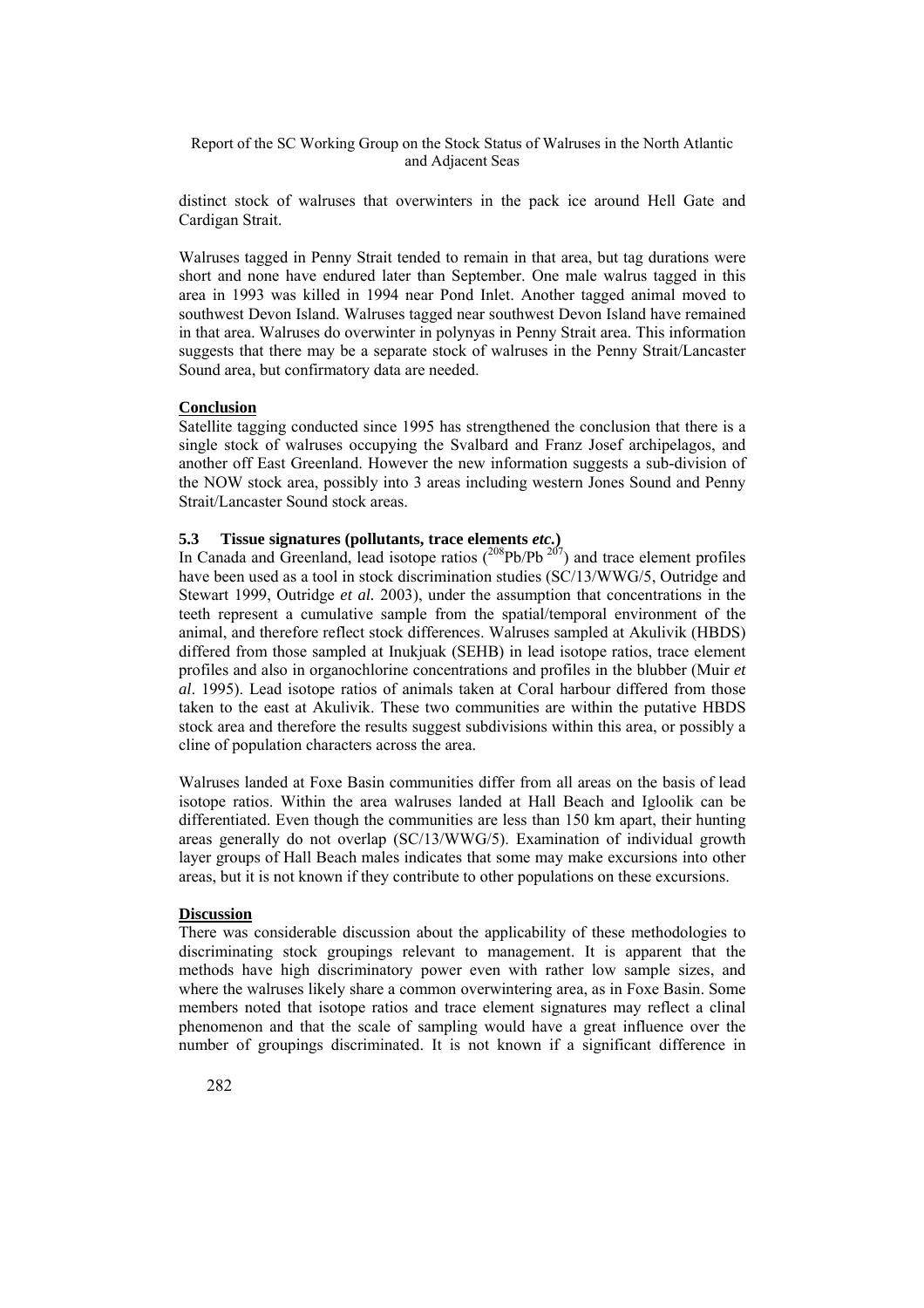isotope ratios between two adjoining areas is of relevance to determining the effects of differential harvesting on these animals. Other members noted that further substructuring of walrus populations was to be expected due to their life history and habitat requirements. Even if 2 groups share an overwintering area and breed as a single population unit, they may occupy different areas in the summer and be susceptible to differential exploitation. Since isotope ratios are a reflection of the migratory patterns of the animals, they are useful in discriminating management stocks. In this view the further splitting of putative walrus stocks is a conservative approach and all relevant evidence, including isotope ratios, should be considered. The Working Group agreed to use this as supplementary evidence.

### **5.4 Other information**

SC/13/WWG/7 and SC/13/WWG/8 presented seasonal distributions of walruses in the Barents, Kara, and Laptev seas from Russian sea ice reconnaissance flights conducted from the 1950's to the 1990's. These observations show no apparent gaps in summer or winter distribution between the northern Barents, Kara, and Laptev Seas. It was considered likely that the animals in the northern Kara Sea were connected to those inhabiting the Franz Josef archipelago and areas farther west. There was a clear separation between these animals and those inhabiting coastal areas south of Novaya Zemlya. There was also an area with many sightings in the southern Laptev Sea extending east to the Novosibirsk Islands, but a clear gap between this area and the Pacific walrus population farther to the east. The authors considered that this distributional evidence suggested the existence of three populations in the area: a Northern population inhabiting the northern Barents, Kara, and Laptev seas, including the Franz Josef islands; a Southern population with a core area in coastal areas south of Novaya Zemlya, and a Laptev population inhabiting the Laptev Sea east to the Novosibirskie Islands.

The Working Group welcomed this information, but noted that additional information, perhaps from genetic, satellite tagging or other studies, would be required before putative stocks could be identified with any certainty.

### **5.5 Management units**

The Working Group considered that while the putative stock units identified in 1995 were in the main supported by new information, some revisions would be required, and these are summarised in Fig. 1 and Table 1. In particular the Working Group agreed to adopt for this assessment the division of the NOW into 3 areas, as suggested by SC/13/WWG/5.

## **6. BIOLOGICAL PARAMETERS**

### **6.1 Age estimation**

Age of walruses is determined by counting growth layer groups in sectioned teeth. There was no new information available to the Working Group on this topic.

### **6.2 and 6.3 Biological parameters**

New information and estimates of biological parameters by region are presented in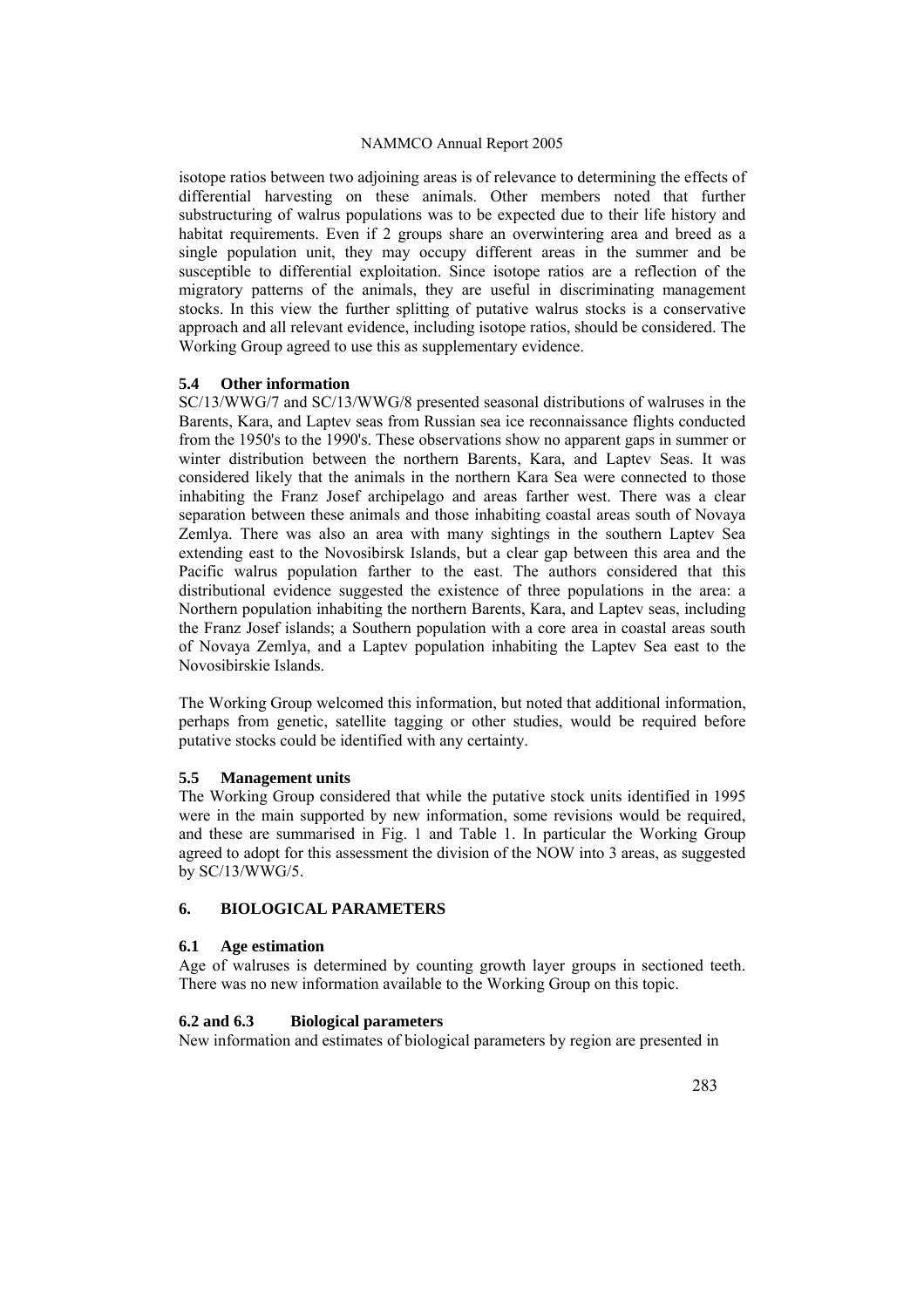Table 2.

# **7. CATCH STATISTICS**

## **7.1 Reported catch**

No recent catches of walruses have been reported from Svalbard or the western Russian Federation, and walrus hunting is prohibited in these areas.

Walrus catches in Greenland from 1946 to 2002 were presented in SC/13/WWG/15 and apportioned to the three putative stocks in Greenland (West Greenland, North Water, and East Greenland). The data were extracted from various sources including the Hunters' Lists of Game (until 1987) and a system for recording hunting statistics (Piniarneq) that was introduced in 1993.

For East Greenland, there are many years with no reports prior to 1993. After the introduction of Piniarneq in 1993, reported catches generally increased and varied greatly, ranging from 1 to 99. By comparison with information on previous catch levels (Born *et al.* 1995, NAMMCO 1995), SC/13/WWG/15 considered some of the higher records in Piniarneq to be implausible. Similarly in West Greenland reported harvests have increased substantially since the introduction of Piniarneq, ranging between 116 and 265 over the period 1993 to 2002. For northwestern Greenland there were few years with valid harvest reports prior to 1993, and reported harvests have not increased since then, ranging from 72 to 265. Validation of catch records is urgently needed and Born speculated that the anomalously high harvest years observed in East and West Greenland since the introduction of Piniarneq might be due to multiple reporting of the same animal by hunters, but could not present data to support this.

Harvest data from the Nunavut Wildlife Harvest Study (NWHS) and a recent compilation for the Committee on the Status of Endangered Wildlife in Canada were reviewed for reported catches in Canada since 1995 (SC/13/WWG/4). All walrus harvest data were plagued by incomplete reporting but data for almost half the annual community totals agreed between sources. When the two estimates did not agree, the larger of the two estimates was used UNLESS the original source expressed serious concerns, in which case "no data" were recorded. Best estimates, likely reliable only to an order of magnitude, are presented for the period 1996-2001.

In discussion the Working Group noted that, even with the advent of new harvest reporting systems in both Canada and Greenland, there was still a high level of uncertainty in the catch reports. Accurate catch reports are crucial for understanding the impact of hunting on the stocks. It was recommended that catch data should be reported fully, including collection, analytical and extrapolation methods, and potential biases. If extrapolations are used, the statistics should include an estimate of uncertainty. Multiple reporting has not been considered an issue with respect to Canadian harvest statistics. It is suspected in Greenland and multiple reporting should be investigated in both areas. The return of a biological sample, preferably a lower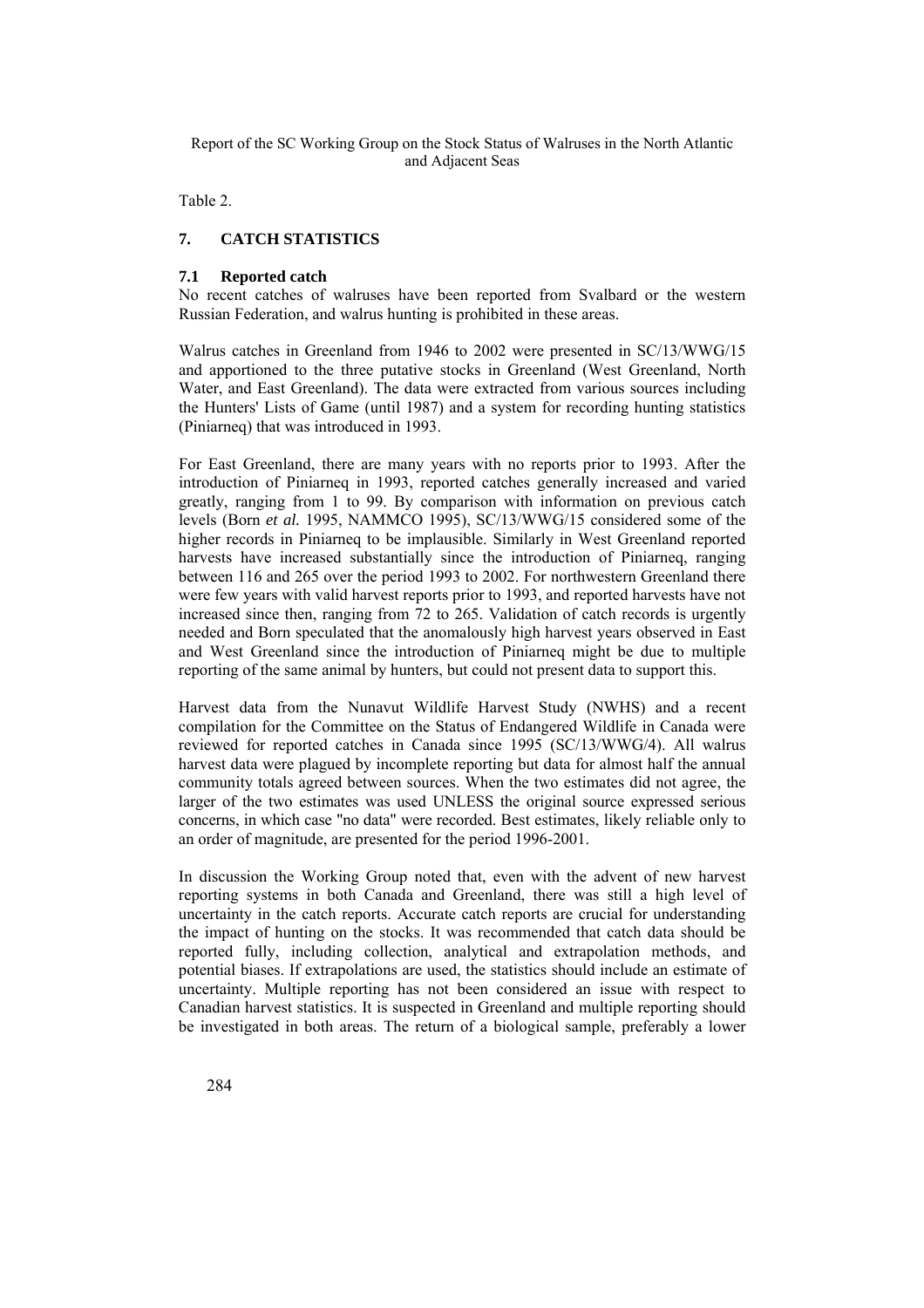jaw, would both validate harvest reports and provide important biological data, and should be considered in any new data collection programs.

# **7.2 "Struck and lost"**

No new information on struck and lost rates has become available from any area. In 1995 this Working Group assumed a loss rate of 30% for stocks lacking specific loss rate information (NAMMCO 1995), and the Working Group saw no reason to change this assumption.

### **7.3 Catch histories by management units**

Estimates of recent average harvests by stock area are presented in Table 3.

## **8. ABUNDANCE AND TRENDS**

### **8.1 Recent estimates**

A coastal ship survey of northern Novaya Zemlya was carried out in August-September 1998, resulting in sightings of about 400 walruses and an estimate of about 600 for the area (SC/13/WWG/7). There are no recent abundance estimates for other areas of the western Russian Federation. SC/13/WWG/7 provided "best guess" estimates of around 3,000 for the Russian part of the Barents sea and the Kara Seas, and 4-5,000 for the Laptev Sea. These estimates could not be divided by stock. The Working Group accepted these estimates for information but noted that they were not of sufficient quality to use in assessments. No recent estimates are available for the Svalbard area.

Based on opportunistic and systematic observations, the East Greenland walrus population was estimated to number *ca* 1,000 (Born *et al.* 1997). The Working Group accepted this estimate for information but noted that it was not of sufficient quality to be used in assessments.

No recent estimates of abundance were provided for West Greenland. The main wintering grounds have been surveyed from aircraft 9 times between 1981 and 1999. Estimates of abundance from 1990 and 1991 surveys using line transect methods were developed by Born *et al.* (1994) and were 458 and 631 respectively (average 545, cv 0.48). SC/13/WWG/6 applied a correction factor of 5 to the estimate of the animals seen in the water, and then added this to the total estimated to be on ice to derive a total estimate of 938 (cv 0.48).

In discussing this estimate the Working Group noted 5 main difficulties: 1) the perpendicular distance functions for animals on the ice and in the water were inappropriately pooled because the functional forms for the two types of sightings are different; 2) the correction factor for diving walruses was not specific for this survey; 3) no variance from the correction factor was included in the estimate, and this is likely to be considerable; 4) there was no correction for perception bias; 5) the two types of sightings are not independent because walruses on ice responded to the 'plane by entering the water. The Working Group could not accept this estimate and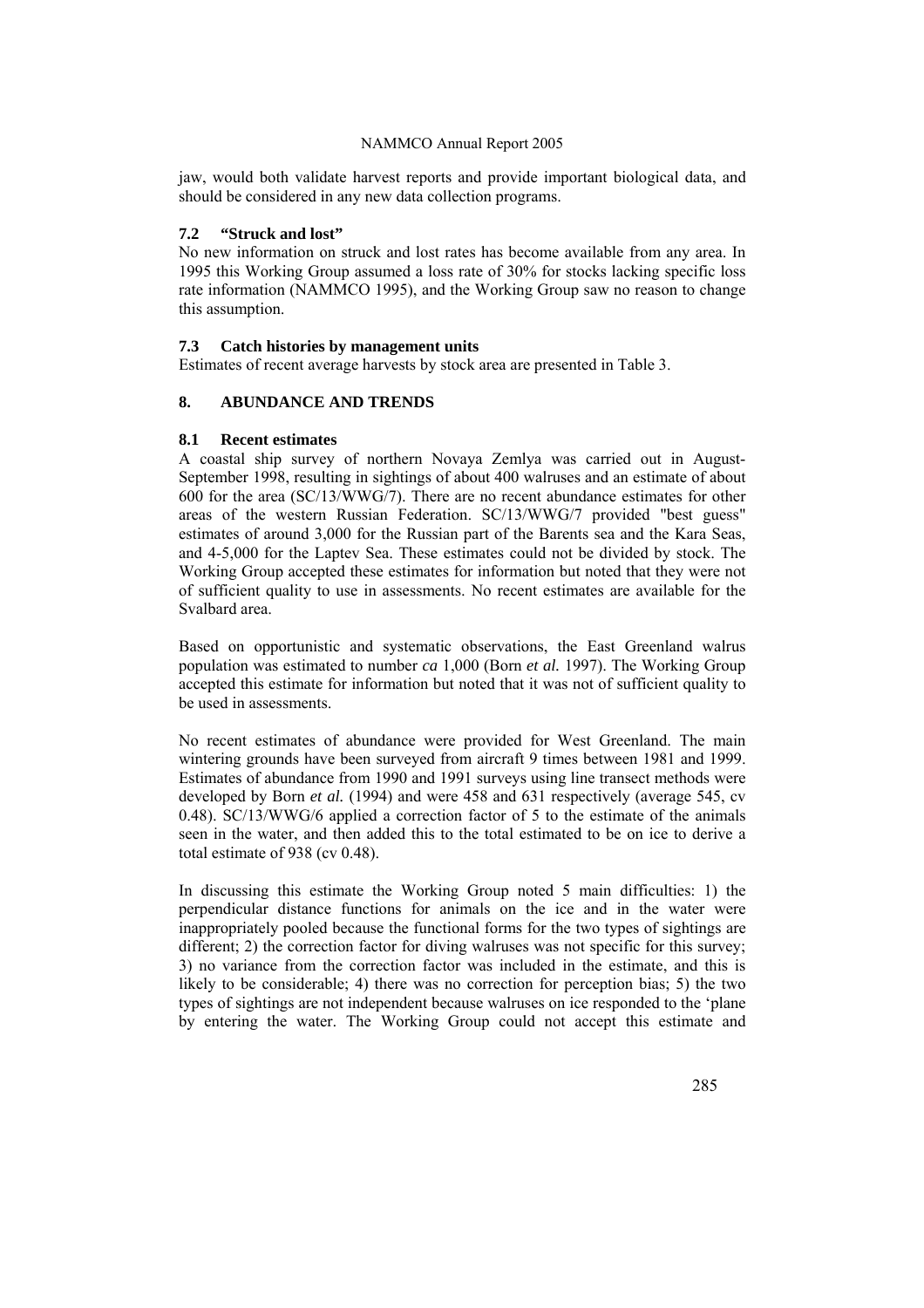recommended that it be re-calculated. It was also recommended that all available surveys from this area should be analysed in a consistent manner.

To enumerate walruses in the North Water, an aerial survey was conducted from 11- 19 August 1999 over terrestrial haulouts and along the coasts on eastern Ellesmere Island and in the Jones Sound, south Devon Island and Cornwallis Island – Grinnell Peninsula areas in Canada (SC/13/WWG/6). A total of 452 walruses was counted, of which 73.5% were hauled out. SC/13/WWG/6 used correction factors for those animals seen in the water and those animals seen on land to derive an estimate of about 1,000 walruses for the area. Unsurveyed areas included the southern coasts of Lancaster Sound and Barrow Strait and adjacent areas, and a section of the eastern coast of Ellesmere Island. SC/13/WWG/6 used a "guesstimate" of 500 animals in these areas to produce a total estimate of 1,500 for the NOW area.

The Working Group found that the survey was not presented in sufficient detail for evaluation purposes. Generally it was uncertain whether the correction factors applied for diving and hauled out walruses were appropriate, and it was noted that they were applied without additional variance. The survey was flown under "optimal" conditions and it is not known how environmental conditions affect the proportion of walruses hauled out in this area. In Svalbard, weather appears to have little effect on haulout behaviour of adult males in the summer, but some effects have been noted in Canada and in East Greenland (Salter 1979, Born and Knutsen 1997). The Working Group accepted the estimate for information but noted that it should not be used directly in assessments without further work and documentation.

No new estimates are available from Foxe Basin. Bowhead whale surveys conducted in the area recently are being analysed for walrus distribution and abundance and will form the basis of new abundance estimates.

The Working Group was hindered in its work by the lack of information on the abundance from all areas, and except for the Canadian High Arctic (North Water), there has been no progress in obtaining abundance estimates since 1995. Abundance estimates are an essential component of any assessment, and there can be little progress in establishing sustainable harvest levels and improving conservation measures until this need is addressed.

Available estimates of abundance by stock area are provided in Table 3.

### **8.2 Trends in abundance by management units**

There was no new information on trends in abundance from any area. It was recommended that all surveys in the West Greenland should be analysed in a consistent manner to evaluate trends in abundance or relative abundance.

### **8.3 Future survey plans**

There are no immediate plans to carry out walrus surveys in the Russian Federation.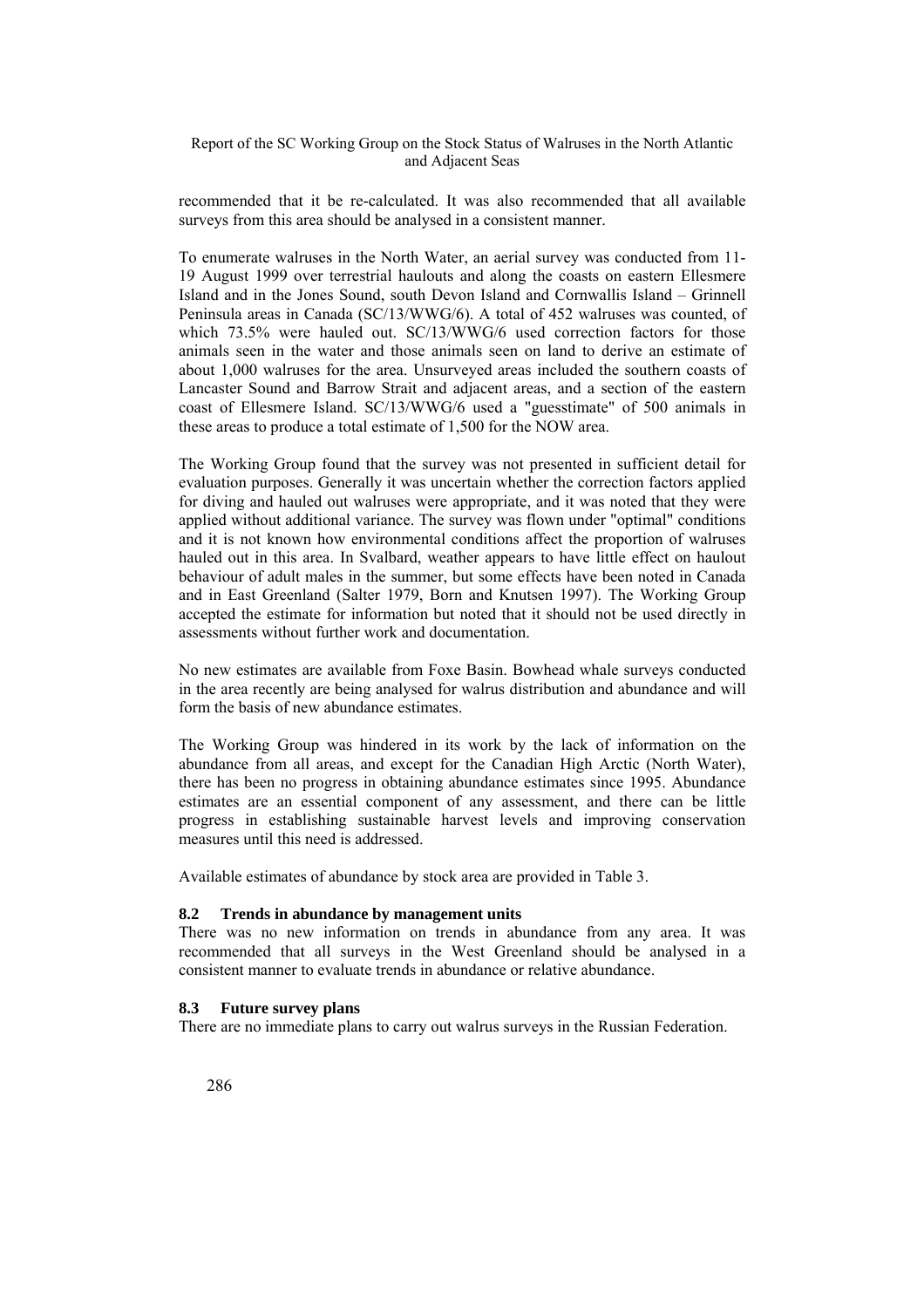Lydersen informed the Working Group that an aerial digital photographic survey will be carried out on all known land haulouts in Svalbard in summer 2005. A correction factor derived from satellite tagging data will be used to estimate the total number of walruses using the area.

A survey of West Greenland is presently in the planning stages and should be conducted within 2-3 years. There are no immediate plans to survey the NOW or East Greenland areas.

Stewart informed the Working Group that, in Canada there are plans to use biopsy sampling and DNA analysis to develop mark/recapture estimates for western Jones Sound, the Penny Strait/Lancaster Sound area and Foxe Basin. Data on numbers and distribution of walruses recorded during bowhead surveys in Foxe Basin are being collated in preparation for future population estimates. In addition there have been some counts at Cape Henrietta Maria in James Bay and these will be analysed in the near future. There are no plans for surveys in other areas.

### **9. ECOLOGY**

### **9.1 Diet and consumption**

Indirect measures of the energy consumption rate of two walruses performed by the Doubly Labelled Water technique (DLW) were presented in paper SC/13/WWG/11. These measures of  $CO<sub>2</sub>$  production by DLW yielded an estimate of Field Metabolic Rate (FMR) of 328.1 MJ/day for the 1,370 kg walrus and of 365.4 MJ/day for the 1,250 kg walrus. On average this corresponds to 346.8 MJ/day for a 1,300 kg walrus. Considering the average prey composition in the area, when converted to "musselequivalents" these FMR values correspond to 67 kg wet-weight per day (5% of total body mass (TBM)) for the 1,370 kg walrus and 75 kg wet-weight per day (6% of TBM) for the 1,250 kg walrus.

To relate this to the availability of food resources in the area (SC/13/WWG/10) the total consumption of bivalve prey by walruses was estimated. Area-use of three adult male walruses equipped with satellite transmitters was measured during the open water season in 1999 and 2001. Overall, the animals spent *ca* 30% of the time in the water in the inshore study area in Young Sound. Information on the total number of walruses using the area (n=60), occupancy in the study area, and estimates obtained from satellite telemetry on the number of daily feeding dives (118-181/24 h at sea), was used to calculate the amount of bivalve food consumed by the walruses during a total of 1,620 "walrus feeding days" inshore. Depending on the number of feeding dives, the estimated consumption by walruses of shell-free (SF) bivalve wet weight (WW) during the open water period ranged between 111 and 171 tons. Based on estimates of mean total body mass (1000 kg) of walruses using the area and daily per capita gross food intake, the corresponding estimate of consumption by walruses is 97 tons SF WW. Daily feeding rates in walruses (*ca* 6% of TBM) indicate that an estimate of total predation of around 100 tons SF WW per year is plausible. According to these parameters walrus predation during the open water season amounts to *ca* 0.8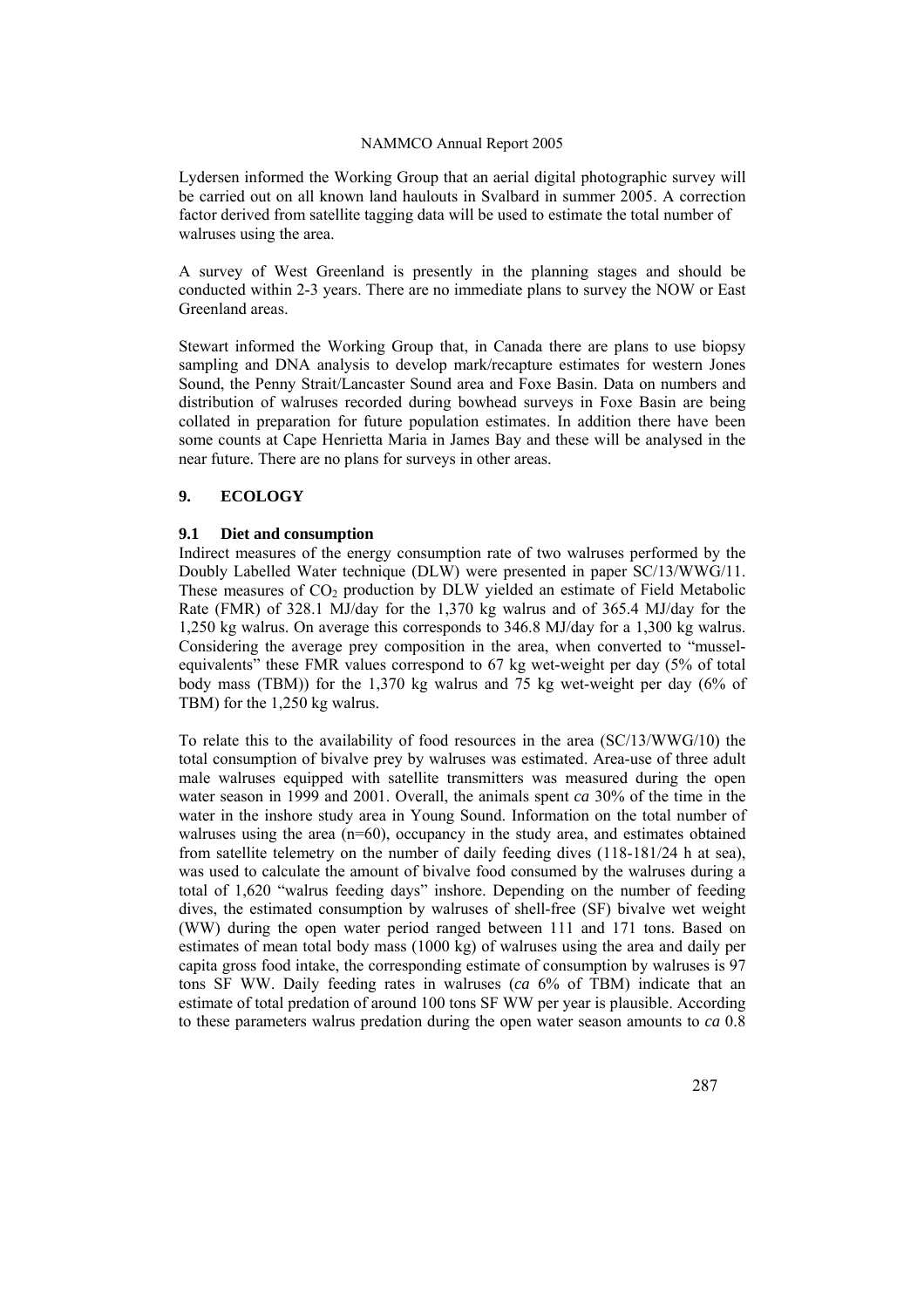% of the standing biomass of *Mya sp.* and *Hiatella sp.*, and *ca* 92 % of the annual production of these bivalves.

The Working Group speculated that the rather high feeding and field metabolic rates might be due to walruses depositing blubber from a low-lipid diet. Little information on the seasonality of walrus feeding is available but it was considered that in East Greenland they would have no access to their shallow water feeding areas in the winter.

Lydersen informed the Working Group that a library of fatty acid profiles from prey species from Svalbard and Greenland is being developed and will be compared to fatty acid profiles from walrus blubber from the same areas.

### **9.2 Impact of global warming**

The predicted warming of the Arctic may have a negative effect on walruses. SC/13/WWG/14 offered the alternate hypothesis that Atlantic walruses eventually could benefit from Arctic warming and associated decrease in ice cover.

Historically, walruses lived in areas farther south than their present range. Their present status as Arctic animals is due, in large part, to persecution by man. Atlantic walruses may benefit, at both the individual and the population level, from increased productivity in near-shore waters and from greater access to inshore foraging areas due to Arctic warming. The population size of walruses in most areas of the North Atlantic is probably still far below carrying capacity. Thus, sufficient food resources are assumed to be available as long as all traditional feeding areas will still be available in spite of the lack of ice floes to rest on. A decrease in Arctic sea ice and consequential lengthening of the open-water period could increase the amount of time in which Atlantic walruses have access to the food-rich coastal areas. Walruses are not forced offshore by reduced ice cover but rather may spend more time inshore and thus benefit from the reduction in fast ice and the greater access to shallow-water foraging areas.

It is likely that the hunting pressure on walruses will increase as the amount and duration of ice cover in Arctic regions declines. Apart from humans, the main predators of walruses are polar bears and killer whales. In the absence of sea ice, walruses of all age classes will be forced to use terrestrial haulout sites more frequently and this could expose them to increased predation from polar bears. With less ice to entrap them or obstruct their movements, killer whales may be able to remain for longer periods in walrus areas and this could result in increased walrus mortality. In general then, mortality of walruses from predation might be expected to increase as a result of climatic warming.

The Working Group agreed with the authors of SC/13/WWG/14 that climatic warming was likely a lesser threat to walruses than to other ice breeding pinnipeds, mainly because of their behavioural flexibility in using ice and land haulout sites. Effects on benthic production by reduction in ice cover could not be evaluated by this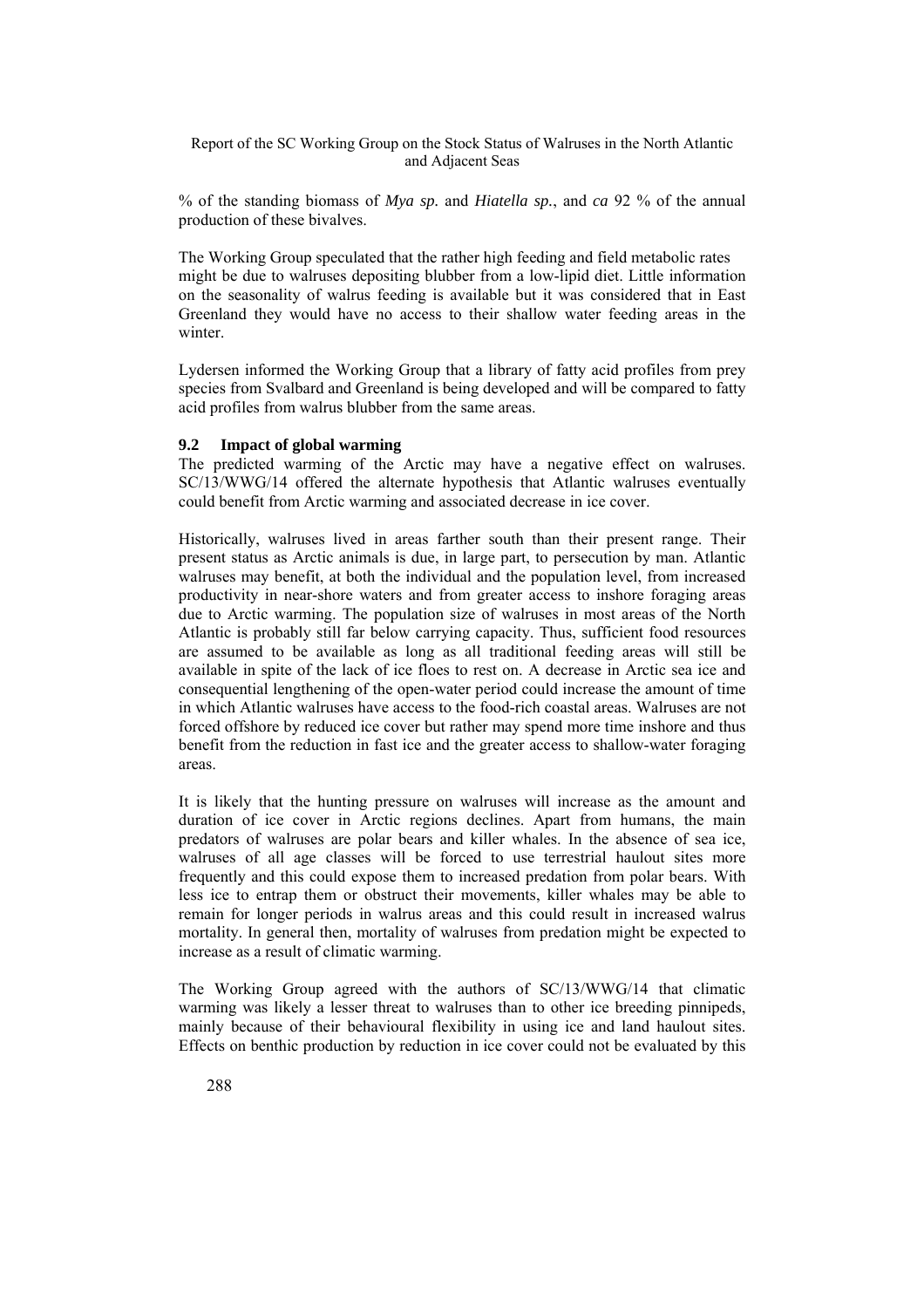group. Boreal species (fish and invertebrates) may move into areas presently occupied by walruses and compete with them for food. Ice may be a more important platform for females and calves, providing them with access to feeding areas without travelling long distances from land haulouts. Also there is little direct evidence that walruses can give birth in the water, so females may be dependent on ice for this reason.

It was also noted that the situation is quite different for Pacific walruses, which are dependent on ice as a resting platform in areas where they feed.

The Working Group could not come to any conclusions about the potential effect of global warming on walruses. While walruses could adapt to warmer conditions, perhaps more readily than other Arctic pinnipeds, it was not clear that a warmer climate would be beneficial to them. It was emphasised in this context that the most immediate threat to walrus populations is over-exploitation, not climate change.

# **9.3 Pollution**

# **Organochlorines**

Wiig *et al.* (2000) used samples from 10 adult male walruses from Alaska to investigate the relationship between organochlorine (OC) levels in skin and blubber of individuals. For analyses they selected eleven components that were quantified in the blubber of all individuals. The mean levels in the two types of tissues were significantly different for three of the 11 chemical components. The correlation between the levels in the two types of tissues was significant for all components. In August 1993, skin biopsies were collected from 25 adult male walruses at haulout sites in southeastern Svalbard and from 28 walruses of different sex and age at haulout sites at Franz Josef Land. For all OCs the levels were between five and ten times higher at Svalbard than at Franz Josef Land. A principal component analysis (PCA) detected differences between areas in OC levels and not in patterns. Since the Franz Josef Land samples were mainly taken from females and young individuals, while the Svalbard samples were taken largely from adult males, it is likely that differences in sex and age in the samples may be one of the main causes for the difference in OC levels.

Comparable data for organochlorine levels in skin samples from walruses from other areas are not available. Based on skin biopsy samples, the OC levels presented from Svalbard and Frans Josef Land are high in relation to levels found in walrus blubber in other areas, including northwest Greenland (Born *et al*. 1981), East and northwest Greenland (Muir *et al.* 1999, 2000), eastern Canada (Muir *et al*. 1995) and Alaska (Seagars and Garlich-Miller, in press). The relatively high levels of OCs in walruses from Svalbard and Franz Josef Land may be a combined effect of high pollution level in the environment and seal-eating habits. The study demonstrates that it is possible to use skin biopsies taken by a nondestructive method, to monitor OC levels in walruses.

### **Heavy metals**

Wiig *et al.* (1999) analysed hair samples from adult male walruses collected from anaesthetized individuals at Svalbard for cadmium and total mercury. The mean level of cadmium was  $0.860 + 0.321$  μg/g dry weight (dw) (median = 0.811, range = 0.349-1.51 μg/g dw) and the mean level of mercury was  $0.235 \pm 0.100$  μg/g dw (median =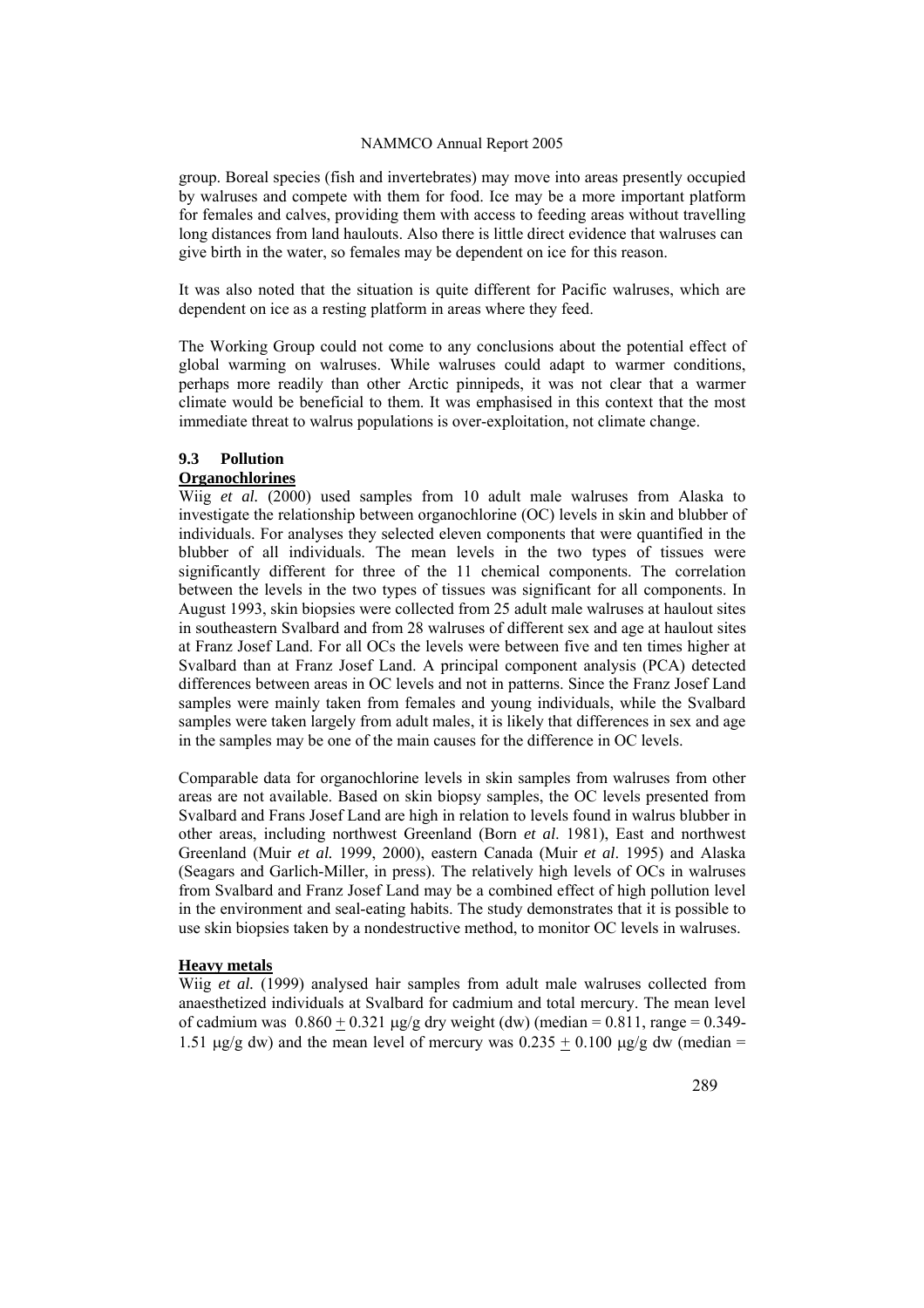0.251, range = 0.121-0.424  $\mu$ g/g dw). Levels of cadmium and mercury in hair of walruses from other areas are not known. Both cadmium and mercury levels in hair of walruses from Svalbard are relatively low compared to the levels found in the hair of other marine mammal species. It has been documented from a number of marine species, including marine mammals such as ringed seals and polar bears, that both cadmium and mercury levels at Svalbard are lower than in other areas. It is uncertain to what degree levels in hair reflect levels in internal organs in walruses. In rare and highly endangered species or populations, tissue samples can be difficult to collect. With walruses it is possible to collect hair from anaesthetised individuals or at the haulout sites during moult, to monitor heavy metal levels of the population.

## **Other**

Lydersen informed the Working Group that complete blubber plugs are taken from all walruses immobilised in Svalbard for satellite tagging, and are used for pollutant analyses in ongoing screening studies.

## **9.4 Other**

### **Disease**

In Canada the incidence of antibodies to canine distemper virus (CDV), phocine distemper virus (PDV), canine adenovirus, influenza A and *Brucella* sp., has been examined in walruses (Duignan *et al.* 1994, Nielsen *et al.* 1996, 2000, 2001a, b, Philippa *et al.* 2004), but the implications for walrus health are not clear.

Clinical serum biochemistry analyses have been performed on 26 blood parameters for 13 samples taken from apparently healthy adult male walruses from Svalbard. These data may be useful for future monitoring of health changes in this or other populations (Tryland *et al*. 2003).

### **Disturbance to land haulouts**

It was noted that land haulouts have been abandoned in many areas of Canada, Greenland, Norway and Russia, probably due to hunting and/or disturbance. It is possible that walruses may become more dependent on land haulouts if ice cover is reduced due to global warming. The Working Group expressed concern about the potential disturbance of walruses by increased human activities at or near haulout sites.

### **Oil and gas exploitation**

SC/12/WWG/7 provided some information about oil and gas fields being developed on the continental shelf of the southeastern Barents Sea in the Russian Federation. This is within the area of walrus distribution in these waters. The Working Group cautioned that walruses might be susceptible to disturbance by seismic exploration, shipping, and extraction activities, and to pollution caused by spills and urged that this be assessed in development plans for this area.

# **10. ASSESSMENT BY STOCK**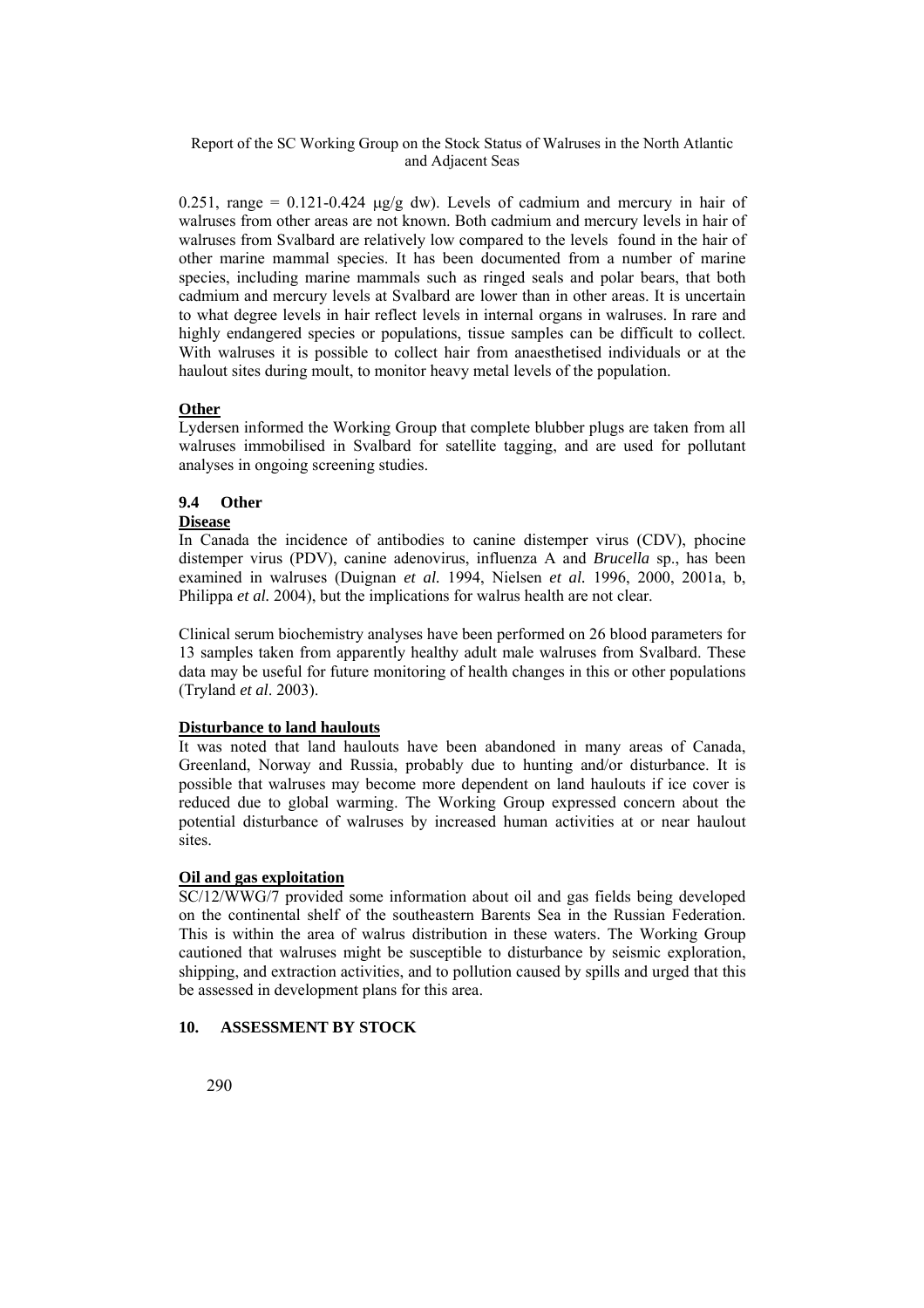#### **10.1 Present status**

SC/13/WWG/6 combined recent abundance estimates with historical catches and an age- and sex-structured population dynamic model to perform Bayesian assessments of the walrus populations in West Greenland, the North Water in northern Baffin Bay and East Greenland. The model assumed density-regulated dynamics and pre-harvest populations in population-dynamical equilibrium. It projected the populations under the influence of the catches to estimate the historical trajectories and the current population status. It was found that the West Greenland and North Water populations have been heavily exploited during the last century with the current abundance being at best only a few percent of the historical abundance. Apparently these populations are still being exploited above sustainable level. The East Greenland population was heavily exploited after 1889 and during the first half of the 20th Century and was depleted to approximately 50% of pristine population size in 1933. After protective measures were introduced in the 1950s this population has increased to a current level close to the abundance in 1889, and the present exploitation appears to be sustainable.

### **East Greenland**

The Working Group had already agreed that the abundance estimate for East Greenland used in the assessment in SC/13/WWG/6 was not suitable for use in assessment (see 8.1). Rather than using the point estimate, an alternative approach would be to use the count with correction factors as informative priors in the model to scale the count to total abundance. However it was noted that a series of counts would be required before this method could be used to estimate the scaling factor.

There was also great uncertainty about the catch series used in the analysis (see 7.1). The authors of SC/13/WWG/6 replaced the anomalously high catch reports 1993 with average values, and corrections for "struck and lost" and non-reporting were applied. Similarly, there was uncertainty about the life history parameters used in the modelling. However it was recognised that the ranges of the priors used likely captured the true values and that the use of uniform distributions constituted a conservative approach.

The Working Group accepted the conclusion of the authors that the East Greenland walrus population was recovering or recovered after a period of over-exploitation in the early 20th century. However the present size of the stock and its status in relation to its pristine state was uncertain for the reasons noted above.

#### **West Greenland**

The Working Group had agreed that the abundance estimate used was not suitable for use in assessment (see 8.1). It was considered that the assessment model could be improved with the use of an index series of relative abundance estimates developed from aerial surveys conducted between 1981 and 1999, scaled to absolute abundance using a correction factor entered as a prior in the model. This could be done using available data and was recommended by the Working Group.

There were also uncertainties about the catch series (see 7.1) and some recent catch reports have been anomalously high. These were however, used in the model. There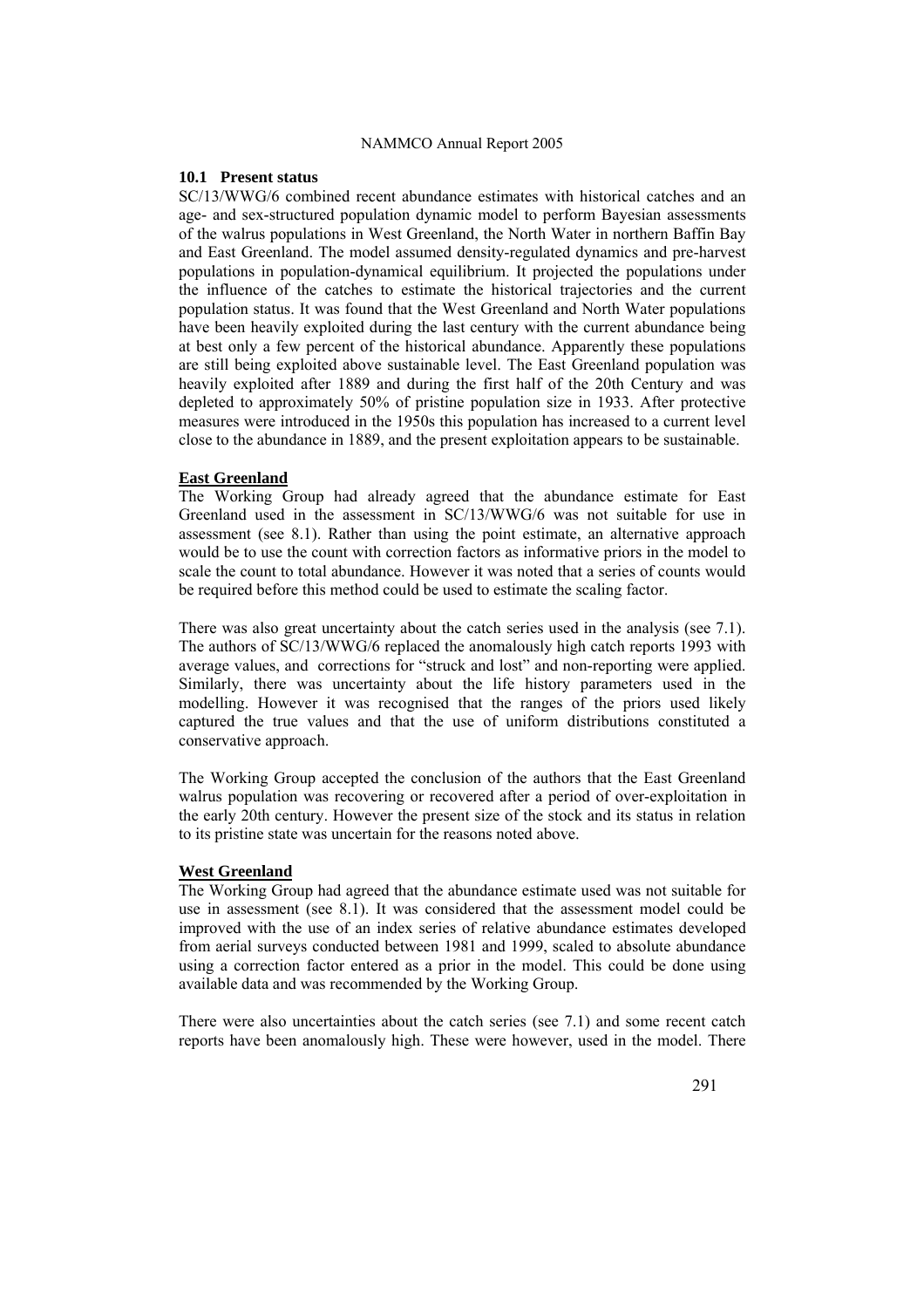are also indications that the harvest in West Greenland is supported to an unknown extent by movement of animals from eastern Canada, and a model that incorporated immigration is needed.

In 1995 the Working Group concluded that this stock was depleted and declining, and that a population of 1,000 to 2,500 animals would be required to support the annual harvests, at that time *ca* 50 walruses. It was considered unlikely that present abundance was over 1,000 animals, while reported harvests have increased since 1995. The Working Group noted that it was unlikely that an update of the abundance estimate would change either the overall outcome of the assessment in SC/13/WWG/6 or its agreement with the conclusion reached in 1995. Therefore the Working Group saw no reason to change its previous conclusion that this stock is depleted and declining, and that present harvests are very likely not sustainable.

### **North Water**

The Working Group had already concluded that the former NOW stock should be divided into 3 new stock areas (see 5.5). There is no indication that walruses from Western Jones Sound or Penny Strait/Lancaster Sound support the harvest at Grise Fiord and Qaanaaq municipality. Therefore it was recommended that any future assessments should be carried out with reallocation of the abundance estimate to the new stock areas.

The abundance estimate used here was found by the Working Group to be unsuitable for use in assessment without further analysis and documentation (see 8.1). This is particularly problematic given the new putative stock areas, since most of the abundance estimate in the area of interest was a "guesstimate" due to incomplete survey coverage. It was considered that a new abundance estimate for this area will be required before a meaningful assessment can be undertaken.

The Working Group could not come to any firm conclusions about the present status of this stock.

### **10.2 Sustainable harvest levels and management recommendations East Greenland**

Because of the uncertainties noted under 10.1, the Working Group could not provide advice on sustainable harvest levels for this population. In 1995 the reported average catches of about 20 animals per year were considered likely to be sustainable, and the new assessment in SC/13/WWG/6, assuming a population size of about 1,000 animals, was in accord with this. But recent reported harvests have been considerably higher than this, so the Working Group expressed concern that continued harvests at the reported levels might not be sustainable, while acknowledging (see 7.1) that for some years, recent (1993-2002) harvest reports are considered to be implausibly high.

#### **West Greenland**

Because of the uncertainties noted under 10.1, the Working Group could not provide advice on sustainable harvest levels for this stock. In 1995, the reported average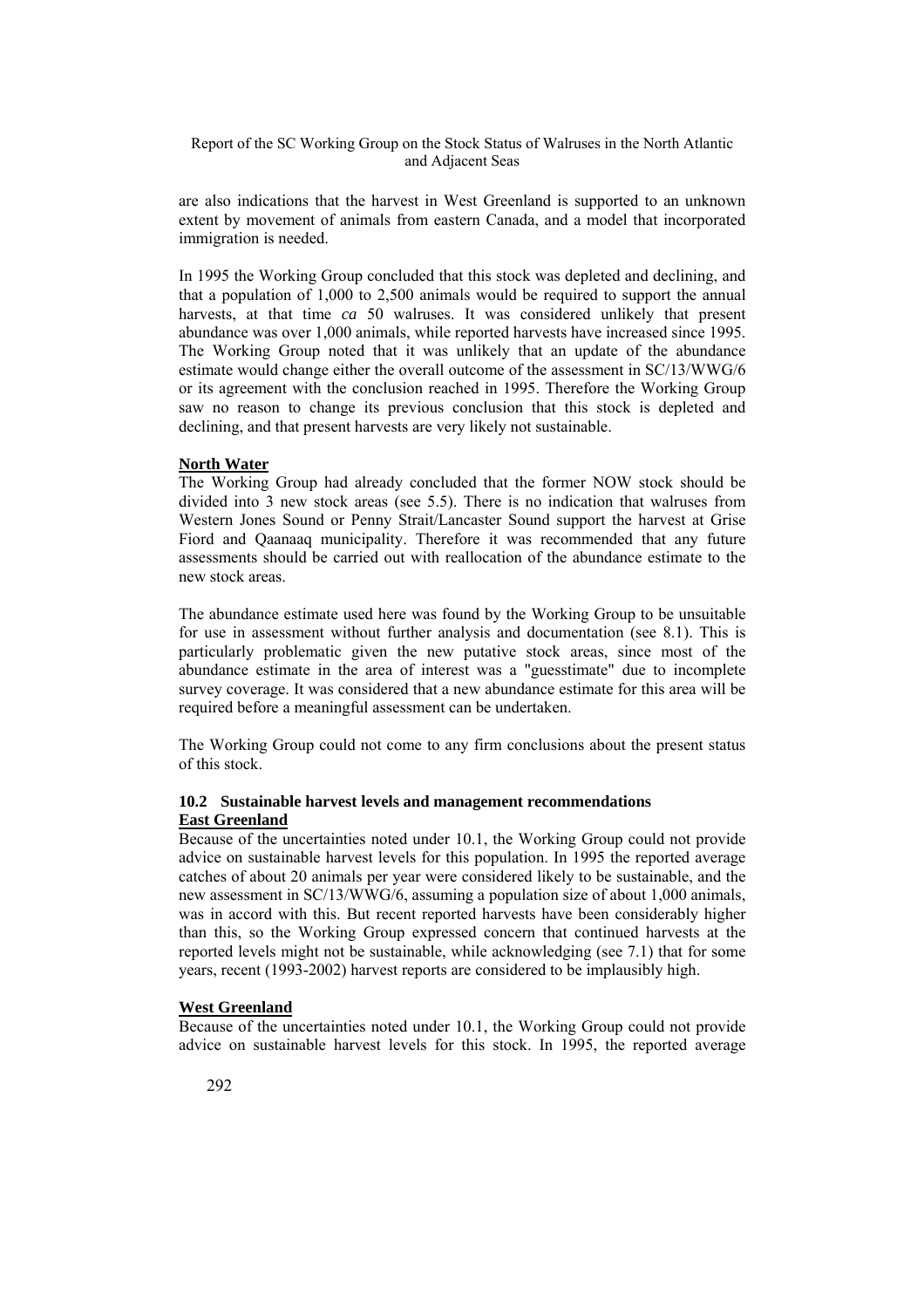catches of about 50 animals per year was not considered to be sustainable, and the new assessment in SC/13/WWG/6, assuming a population size of about 1,000 animals, was in accord with this. It was agreed that present harvest levels are not sustainable, and that a large reduction in harvest may be required if this stock is to recover. The Working Group recommended that a new assessment of this stock be completed as soon as possible.

### **North Water (Penny Strait/Lancaster Sound, West Jones Sound and North Water)**

Because of the uncertainties noted under 10.1, the Working Group could not provide advice on sustainable harvest levels for these stocks. In 1995 the Working Group concluded that what was then considered to be a single stock could not support the harvest at that time. The Working Group reaffirmed its previous conclusion that there was no indication that these combined stocks are large enough to support the current harvest levels and therefore expressed concern that current harvests are probably not sustainable. The Working Group recommended that a new assessment of these stocks should be completed as soon as possible.

### **Other areas**

For other areas there was insufficient information to allow an assessment at this time.

## **12. SATELLITE TELEMETRY**

An informal workshop was held on the technical aspects of walrus satellite telemetry, but it was agreed that no report would be produced.

## **13. RECOMMENDATIONS FOR RESEARCH**

The Working Group considered that the most urgent priority at present was to complete assessments of the West Greenland and North Water stocks. The following research must be completed before these assessments can be done:

## **West Greenland**

- 1. Analyse all West Greenland surveys in a consistent manner to obtain a relative abundance index for the area.
- 2. Complete a stock delineation analysis incorporating all available genetic, satellite tagging and other data to develop putative stock structures for the area and to evaluate the possibility of immigration from Canada supporting the Greenlandic harvest. If possible this analysis should include new samples from eastern Baffin Island.
- 3. Develop a revised catch series with corrections for "struck and lost", nonreporting, and evaluating the accuracy of recent harvest reports.
- 4. Develop assessment models incorporating all the above.

### **North Water**

1. Complete a stock delineation analysis incorporating all available genetic, satellite tagging and other data to develop putative stock structures for the area.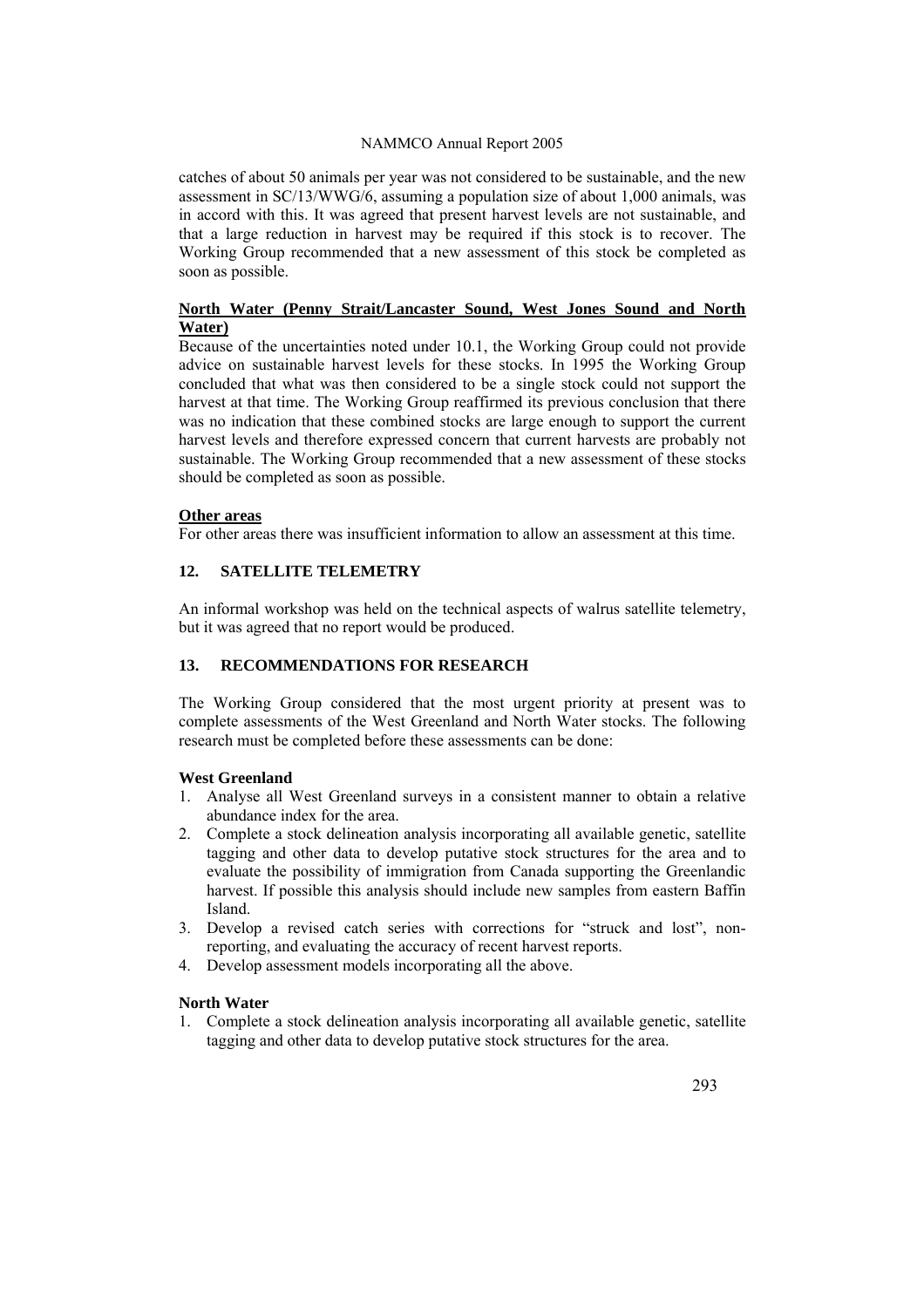- 2. Provide a documented analysis of the surveys carried out since 1998.
- 3. Carry out new surveys to estimate abundance in these areas.
- 4. Develop a revised catch series with corrections for "struck and lost", nonreporting, and evaluating the accuracy of recent harvest reports.
- 5. Develop assessment models incorporating all the above.

The Working Group recommended that an assessment meeting should be held as soon as the required tasks for at least one of these stocks has been completed. The West Greenland stock was considered of most urgent priority for assessment.

For all areas it was considered that the long term research requirements were:

- 1. Stock delineation, using genetic, satellite tagging and other methods (all areas);
- 2. Abundance estimates (all areas and especially exploited populations);
- 3. Accurate catch series, including corrections for "struck and lost". Specifically the Working Group identified the need for a more reliable catch reporting system for Greenland and Canada;
- 4. Estimates of biological parameters, especially adult and juvenile mortality and age specific reproductive rates (all exploited areas);
- 5. The effects of human activities around haulouts should be investigated.
- 6. The potential effects of global warming should be investigated.

## **14. OTHER BUSINESS**

There was no other business.

# **15. ADOPTION OF REPORT**

The Report was adopted on 14 January 2005. The Chairman thanked all participants for contributing to a productive Working Group and gave special thanks to the meeting rapporteur for his valuable efforts during the Workshop.

### **REFERENCES**

- Acquarone, M. 2004. Body compositon, field metabolic rate and feeding ecology of walrus *(Odobenus rosmaru*s) in Northeast Greenland. PhD Thesis. National Environmental Research Institute and University of Veterinary Science, Denmark: 142 pp.
- Andersen L.W., and Born, E.W. 2000. Indications of two genetically different subpopulations of Atlantic walruses *(Odobenus rosmarus rosmaru*s) in west and northwest Greenland. *Canadian Journal of Zoology* 78:1999-2009.
- Born E.W. 2003. Reproduction in male Atlantic Walruses (*Odobenus rosmarus rosmarus*) from the North Water (N Baffin Bay). *Mar. Mamm. Sci*. 19:819-831.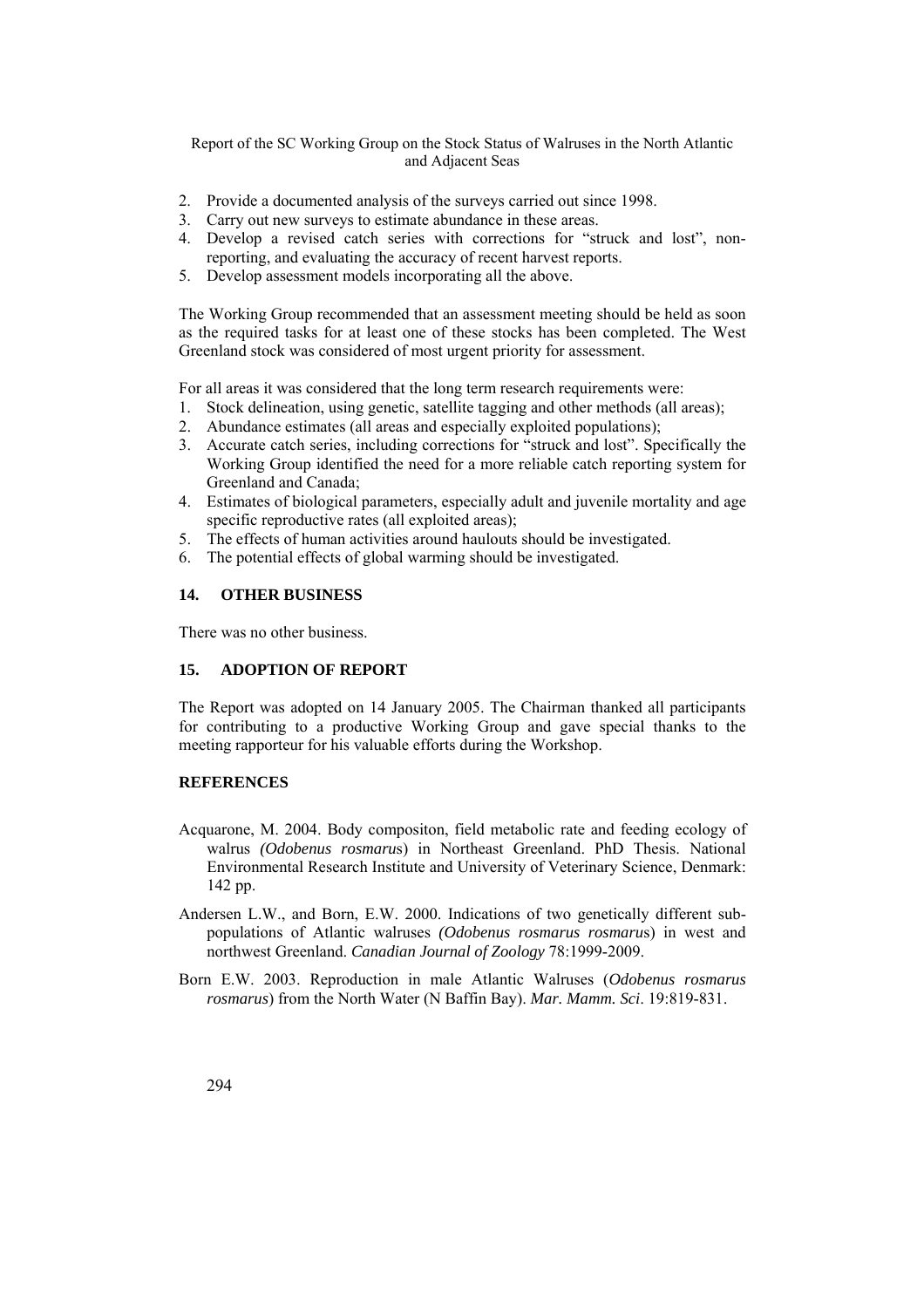- Born E.W., Andersen L.W., Gjertz I. and Wiig Ø. 2001 A review of genetic relationships of Atlantic walruses (*Odobenus rosmarus rosmaru*s) east and west of Greenland. *Polar Biology* 24:713-718.
- Born, E.W. 2001. Reproduction in female Atlantic walruses (*Odobenus rosmarus rosmarus*) from north-west Greenland. *J. Zool. London* 255: 165-174.
- Born, E.W., Dietz, R., Heide-Jørgensen, M.P. and Knutsen, L. Ø. 1997. Historical and present status of the Atlantic walrus *(Odobenus rosmarus rosmaru*s) in eastern Greenland*. Meddr Grønland, Biosci.* 46:1-73.
- Born, E.W., Gjertz, I. and Reeves, R.R. 1995. Population assessment of Atlantic walrus. *Norsk Polarinstitutt Meddelelser* 138, 100 pp.
- Born, E.W., Heide-Jørgensen, M. and Davis, R. 1994. The Atlantic walrus (*Odobenus rosmarus rosmarus*) in West Greenland. *Meddr Grønland, Biosci.* 40:1-33.
- Born, E.W. and Knutsen, L.Ø. 1992. Satellite-linked radio tracking of Atlantic walruses (*Odobenus rosmarus rosmaru*s) in northeastern Greenland. *Z. Saügetierk*. 57:275-287.
- Born, E.W. and Knutsen, L.Ø. 1997. Haul-out activity of male Atlantic walruses (Odobenus rosmarus rosmarus) in northeastern Greenland. *J. of Zool. (London)* 243:381-396.
- Born, E.W., Kraul, I. and Kristensen, T. 1981. Mercury, DDT, PCB in the Atlantic Walrus, *Arctic* 34:255-260.
- Chapskii, K.K. 1936. The Walrus of the Kara Sea. Trudy Arktischeskogo Institute 67. 124pp. (In Russian.)
- [DFO] Department of Fisheries and Oceans, Canada. 2000. Atlantic Walrus. DFO Science Stock Status Report E5-21 (2000).
- Duignan, P. J., Saliki, J. T., St. Aubin, D. J., House, J. A. and Geraci, J. R. 1994. Neutralizing antibodies to phocine distemper virus in Atlantic walruses *(Odobenus rosmarus rosmaru*s) from Arctic Canada. *J. Wildl. Dis*. 30: 90-94.
- Fay, F.H., Burns, J.J., Kibal'chich, A.A. and Hills, S. 1991. Incidence of twin fetuses in walruses (*Odobenus rosmarus* L.). *Northwest Naturalist* 72: 110-113.
- Fisher, K.I. Stewart, R.E.A. 1996. Summer foods of Atlantic walrus, *Odobenus rosmarus rosmarus,* in northern Foxe Basin, Northwest Territories. *Can. J. Zool*. 75:1166-1175.
- Garlich-Miller, J. and Stewart, R.E.A. 1998. Growth and sexual dimorphism of Atlantic walruses (*Odobenus rosmarus rosmarus*) in Foxe Basin, Northwest Territories, Canada. *Mar. Mamm. Sci*. 14: 803-818.
- Garlich-Miller, J. and Stewart,R.E.A. 1999. Reproductive patterns and fetal growth of Atlantic walruses (*Odobenus rosmarus rosmarus*) in Foxe Basin, Northwest Territories, Canada. *Mar. Mamm. Sci*. 15:179-191.
- Gjertz, I. and Wiig, Ø. 1995. The number of walrus (*Odobenus rosmarus rosmarus*) in Svalbard in summer. *Polar Biol.* 15:527-530.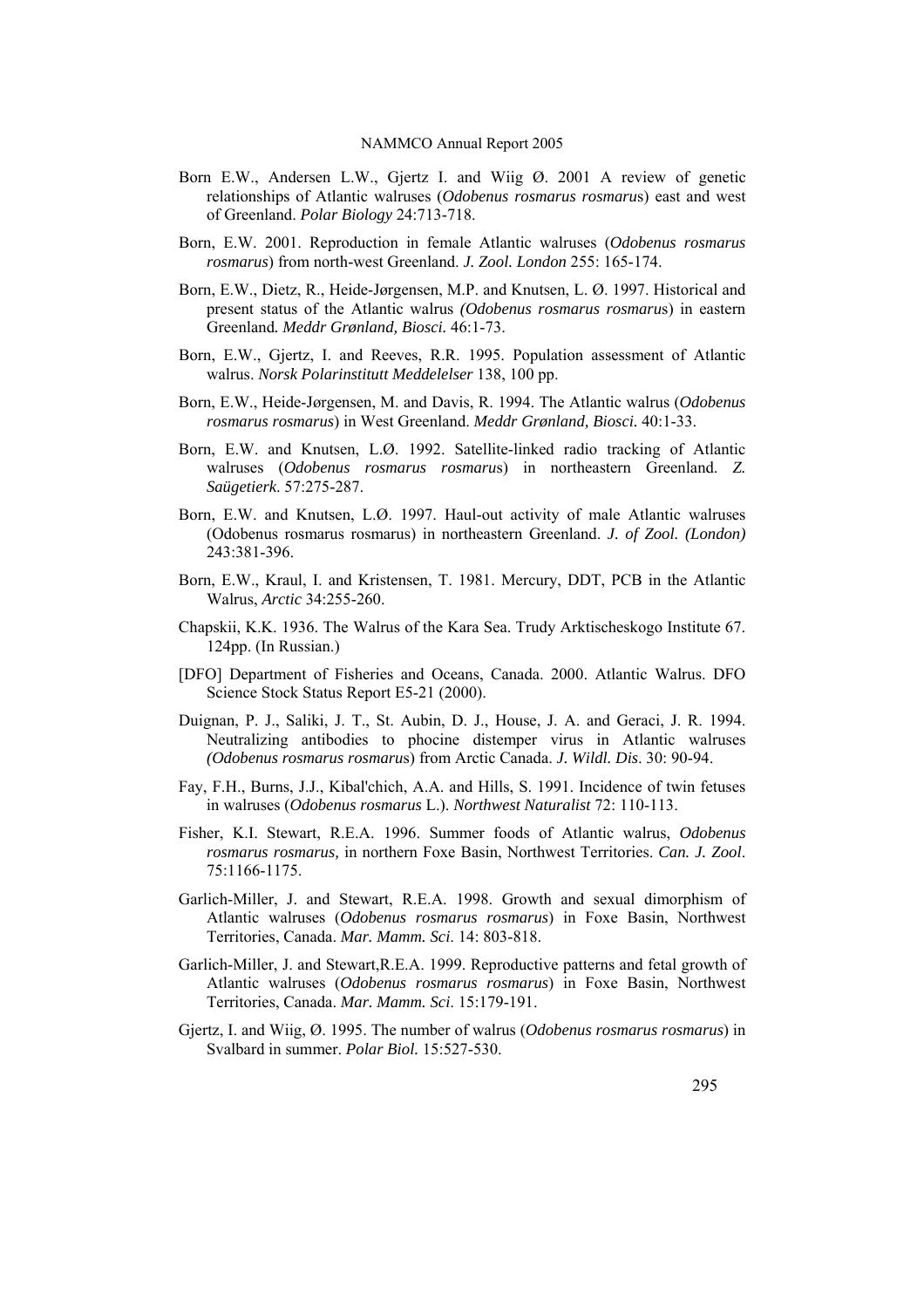- Knutsen, L.O. and Born, E.W. 1994. Body growth in Atlantic Walruses (*Odobenus rosmarus rosmarus*) from Greenland. *J. Zool. London* 234:371-385.
- Mansfield, A.W. 1959. The walrus in the Canadian Arctic. Fisheries Research Board of Canada. Circular 2:13 p.
- Miller, E.H. and Boness, D.J. 1983. Summer behaviour of Atlantic walruses, *Odobenus rosmarus rosmarus* (L.), at Coats Island, N.W.T. *Z. Zäugertierkunde* 48:298-313.
- Muir, D., Born, E.W. Koczansky, K. and Stern, G. 2000. Temporal and spatial trends of persistent organochlorines in Greenland walrus (*Odobenus rosmarus rosmarus*). *Sci. Tot. Environ.* 245 (1-3):73-86.
- Muir D, Braune B, DeMarch D, Norstrom R, Wagemann R, Lockhart L, Hargrave B, Bright D, Addison R, Payne J. and Reimer K. 1999. Spatial and temporal trends and effects of contaminants in the Canadian Arctic marine ecosystem: a review. *Sci Total Environ.* 230:83-144.
- Muir, D.C.G., Segstro, M.D., Hobson, K.A., Ford, C.A., Stewart, R.E.A. and Olpinski, S. 1995. Can seal-eating explain elevated levels of PCBs and organochlorine pesticides in walrus blubber from eastern Hudson Bay (Canada)? *Environmental. Pollution* 90:335-348.
- [NAMMCO] North Atlantic Marine Mammal Commission. 1995. Report of the third meeting of the Scientific Committee. In: *NAMMCO Annual Report 1995.*  NAMMCO, Tromsø, pp. 71-126.
- Nielsen, O., Clavijo, A. and Boughen, J.A. 2001a. Serologic evidence influenza A infection in marine mammals of arctic Canada. *J. Wildl. Dis*. 37:820-825.
- Nielsen, O., Nielsen, K. and R.E.A. Stewart. 1996. Serological evidence of *Brucella* spp. Exposure in Atlantic walruses *(Odobenus rosmarus rosmaru*s) and ringed seals *(Phoca hispid*a) of Arctic Canada. *Arctic* 49: 383-386.
- Nielsen, O., Stewart, R.E.A., Measures, L., Duignan, P. and House, C. 2000. A morbillivirus antibody survey of Atlantic walrus, narwhal and beluga in Canada. *J. Wildl. Dis*. 36: 508-517.
- Nielsen, O., Stewart, R.E.A., Nielsen, K.; Measures, L., and Duignan, P. 2001b. Serologic survey of *Brucella* spp. antibodies in some marine mammals of North America. *J. Wildl. Dis*. 37:89-100.
- Outridge, P. M. and Stewart, R.E.A. 1999. Stock discrimination of Atlantic walrus (*Odobenus rosmarus rosmaru*s) in the eastern Canadian Arctic using lead isotope and element signatures in teeth. *Can. J. Fish. Aquat. Sci*. 56:105-112.
- Outridge, P.M., Davis, W.J., Stewart, R.E.A. and Born, E.W. 2003. Discrimination of Canadian and Greenland stocks of walrus *(Odobenus rosmarus rosmaru*s) using dental Pb isotope signatures derived from underlying geology. *Arctic* 56: 82-90.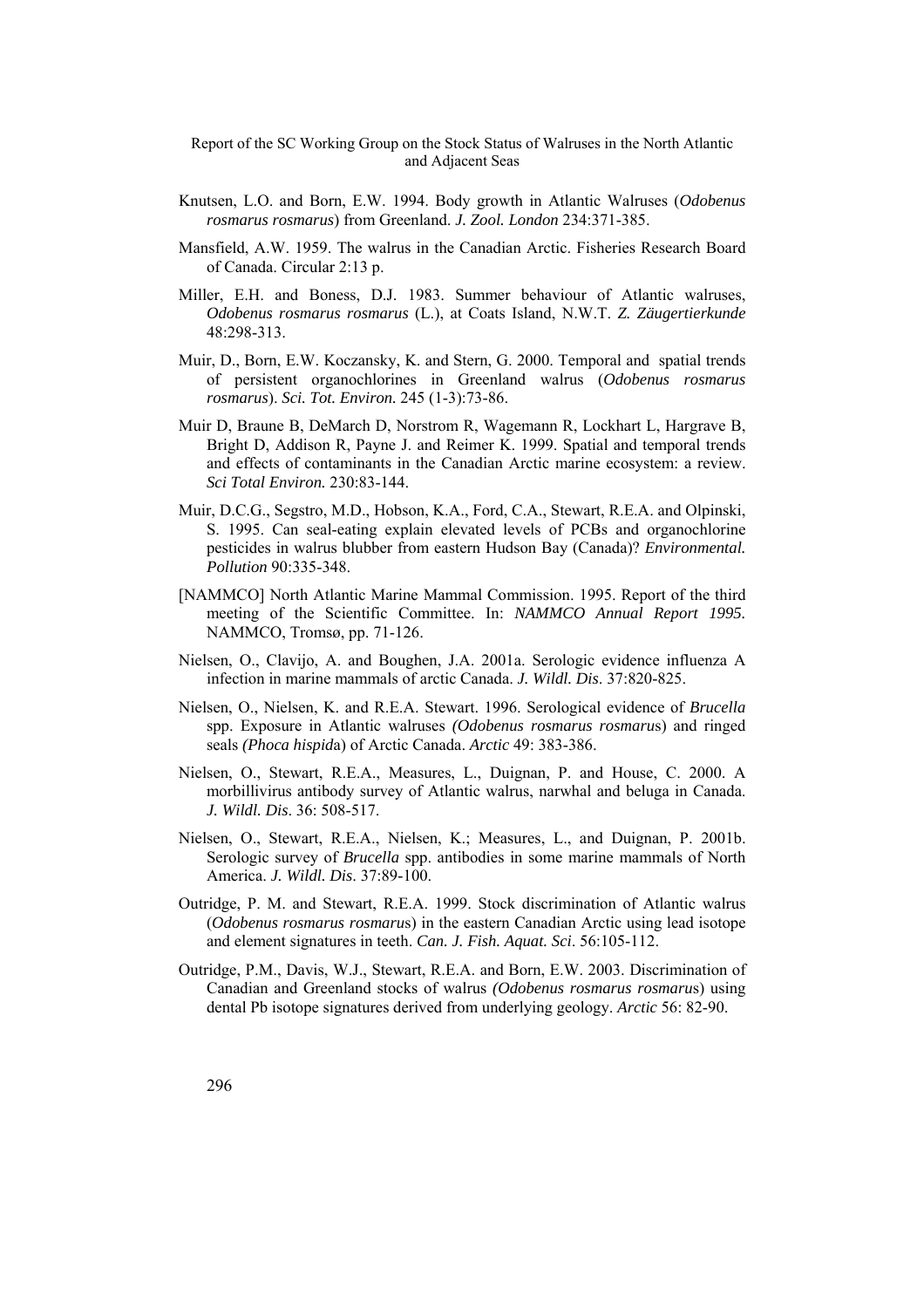- Philippa, J.D.W. *et al* 2004. Antibodies to selected pathogens in free-ranging terrestrial carnivores and marine mammals in Canada. *Vet. Rec*. 155:135-140.
- Salter, R.E. 1979: Site utilization, activity budgets, and disturbance responses of Atlantic walruses during terrestrial haulout. *Can. J. Zool.*57:1169-1180.
- Stewart, R.E.A., Outridge, P.M. and Stern R.A. 2003. Walrus life-history movements reconstructed from lead isotopes in annual layers of teeth. *Mar. Mam. Sci*. 19:806- 818.
- Tryland, M. *et al*. Serum chemistry profiles from free-ranging and apparently healthy Atlantic walrus (*Odobenus rosmarus rosmarus*) from Svalbard. I: 15th Biennial Conference on the Biology of Marine Mammals. Greensboro, North Carolina, 2003, Marine Mammal Conference.
- Wiig, Ø., Berg, V., Gjertz, I., Seagars, D.J. and Skaare, J.U. 2000. Use of skin biopsies for assessing levels of organochlorines in walruses *(Odobenus rosmaru*s). *Polar Biology* 23:272-278.
- Wiig, Ø., Gjertz, I. and Griffiths, D. 1996. Migration of walruses *(Odobenus rosmaru*s) in the Svalbard and Franz Josef Land area. *J. Zool. (London)* 238:769- 784.
- Wiig, Ø., Renzoni, A., and Gjertz, I. 1999. Levels of cadmium and mercury in the hair of Atlantic walruses (*Odobenus rosmarus rosmarus*) from Svalbard, Norway. *Polar Biology* 21:343-246.
- Table 1. New information available since 1995 relevant to the putative stocks identified by NAMMCO (1995).

| <b>STOCK</b>                                                                      | <b>NEW INFORMATION</b>                                                                                                                                                                                                                                                                                                                                                                                            |
|-----------------------------------------------------------------------------------|-------------------------------------------------------------------------------------------------------------------------------------------------------------------------------------------------------------------------------------------------------------------------------------------------------------------------------------------------------------------------------------------------------------------|
| Foxe Basin<br>(FB)                                                                | Distinct from other areas based on isotope ratios, body size and<br>genetics (SC/13/WWG/5)<br>Indication of subdivision into a northern (Igloolik) and southern<br>(Hall Beach) area in the summer, based on isotope ratios and<br>distribution of kills (SC/13/WWG/5)                                                                                                                                            |
| S. & E. Hudson<br>Bay (SEHB)                                                      | Distinct from Northern Hudson Bay based on isotope ratios, trace<br>element profiles, and organochlorines (SC/13/WWG/5)<br>Walruses taken at Inukjuak are different than those taken at<br>Akulivik based on organochlorines and lead isotope ratios<br>$(SC/13/WWG/5)$ .<br>Indicates that boundary with HBDS is likely south of Akulivik.                                                                       |
| N. Hudson Bay<br>Hudson Strait -<br>N. Labrador -<br>S.E. Baffin<br>Island (HBDS) | Distinct from WG based on genetics (SC/13/WWG/13) and lead<br>isotope ratios $(SC/13/WWG/5)$<br>Indications for subdivision based on differences in lead isotope<br>ratios between Repulse Bay, Coral Harbour, Akulivik and Loks<br>Land (Frobisher Bay) (SC/13/WWG/5).<br>Indication that this is a source population for WG<br>$(SC/13/WWG/13)$ .<br>Boundary with SEHB is likely north of Inukjuak (see SEHB). |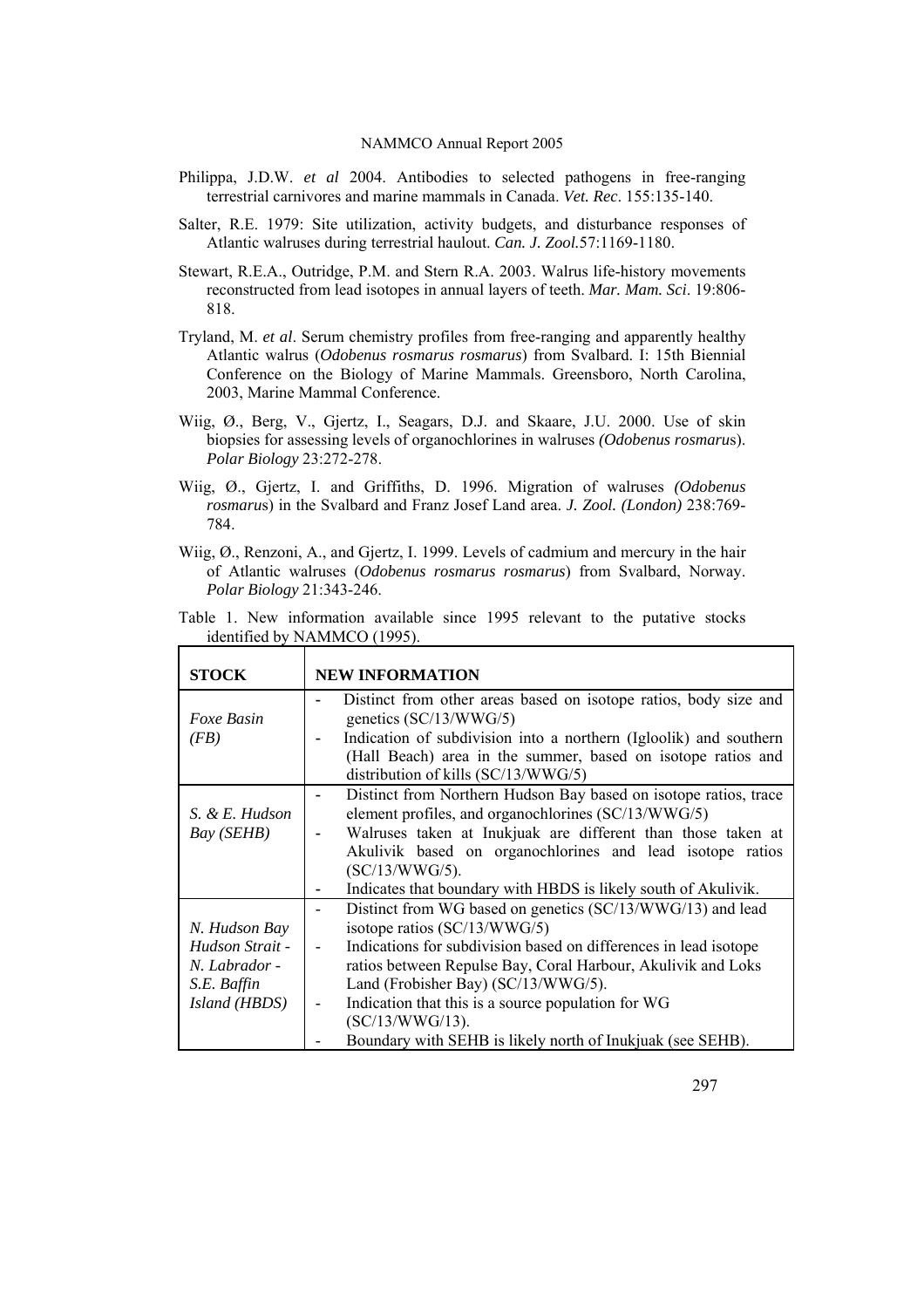| <b>STOCK</b>                                                              | <b>NEW INFORMATION</b>                                                                                                                                                                                                                                                                                                                                                                                                                                                                                                                                                                                                                                                                                                                                                |
|---------------------------------------------------------------------------|-----------------------------------------------------------------------------------------------------------------------------------------------------------------------------------------------------------------------------------------------------------------------------------------------------------------------------------------------------------------------------------------------------------------------------------------------------------------------------------------------------------------------------------------------------------------------------------------------------------------------------------------------------------------------------------------------------------------------------------------------------------------------|
| Central West<br>Greenland<br>(WG)<br>- Disko Group<br>- Sisimiut<br>Group | Distinguished from northwest Greenland and HBDS based on<br>genetics (Andersen and Born 2000, SC/13/WWG/13).<br>No new information to support or refute the idea that the WG sub-<br>population is subdivided into Disko and Sisimiut groups.                                                                                                                                                                                                                                                                                                                                                                                                                                                                                                                         |
| North Water<br>(Baffin Bay)<br>(NOW)                                      | Samples from eastern Jones Sound were distinguished from Foxe<br>$\blacksquare$<br>Basin, based on isotopic ratios and preliminary genetic data<br>$(SC/13/WWG/5)$ .<br>Samples from Qaanaaq could be distinguished from Sisimiut<br>group and from Hudson Bay- Hudson Strait based on genetics<br>(SC/13/WWG/13, Andersen and Born 2000).<br>Evidence for subdivision into West Jones Sound, Penny<br>Strait/Lancaster Sound groupings based on satellite tagging<br>$(SC/13/WWG/5)$ .<br>It is unlikely that the harvest in northern Greenland and Grise<br>Fiord is supported to any significant degree by animals from<br>Western Jones Sound or Penny Strait/Lancaster Sound areas,<br>therefore these areas should be treated as separate management<br>stocks. |
| <b>East Greenland</b><br>(EG)                                             | Distinct from all other populations based on genetics (Born et al.<br>2001) and satellite tracking (Born and Knudsen 1992, Acquarone<br>2004).<br>No evidence for revision.<br>$\overline{\phantom{a}}$                                                                                                                                                                                                                                                                                                                                                                                                                                                                                                                                                               |
| Svalbard -<br>Franz Josef<br>Land (SBFJ)                                  | Distinct from West Greenland, NOW, and East Greenland based<br>$\overline{a}$<br>on genetics (SC/13/WWG/13, Born et al. 2001).<br>Distinct from all other areas based on satellite tracking (Wiig et al.<br>1996, Kovacs and Lydersen Pers. Comm.).<br>Some indication of age and sex segregation within the area.<br>$\overline{a}$<br>Continuous distribution to the east may indicate a link with<br>Northern Kara and Laptev Sea walruses (SC/13/WWG/7).<br>No firm evidence for revision.                                                                                                                                                                                                                                                                        |
| Kara Sea - S.<br>Barents Sea -<br>Novaya Zemlya<br>(KBNZ)                 | Apparent continuous distribution between Svalbard-Franz Josef<br>Land and the northern Laptev and Kara seas $(SC/13/WWG/7)$ .<br>Gap in distribution between northern and southern areas<br>$(SC/13/WWG/7)$ .<br>No firm evidence for revision.<br>$\qquad \qquad \blacksquare$                                                                                                                                                                                                                                                                                                                                                                                                                                                                                       |
| Laptev Sea<br>(LS)                                                        | Apparent continuous distribution between northern Laptev Sea<br>$\qquad \qquad \blacksquare$<br>and northern Kara Sea (SC/13/WWG/7 and 8)<br>Gap in distribution between northern and southern mainland<br>coastal areas (SC/13/WWG/8)<br>No firm evidence for revision                                                                                                                                                                                                                                                                                                                                                                                                                                                                                               |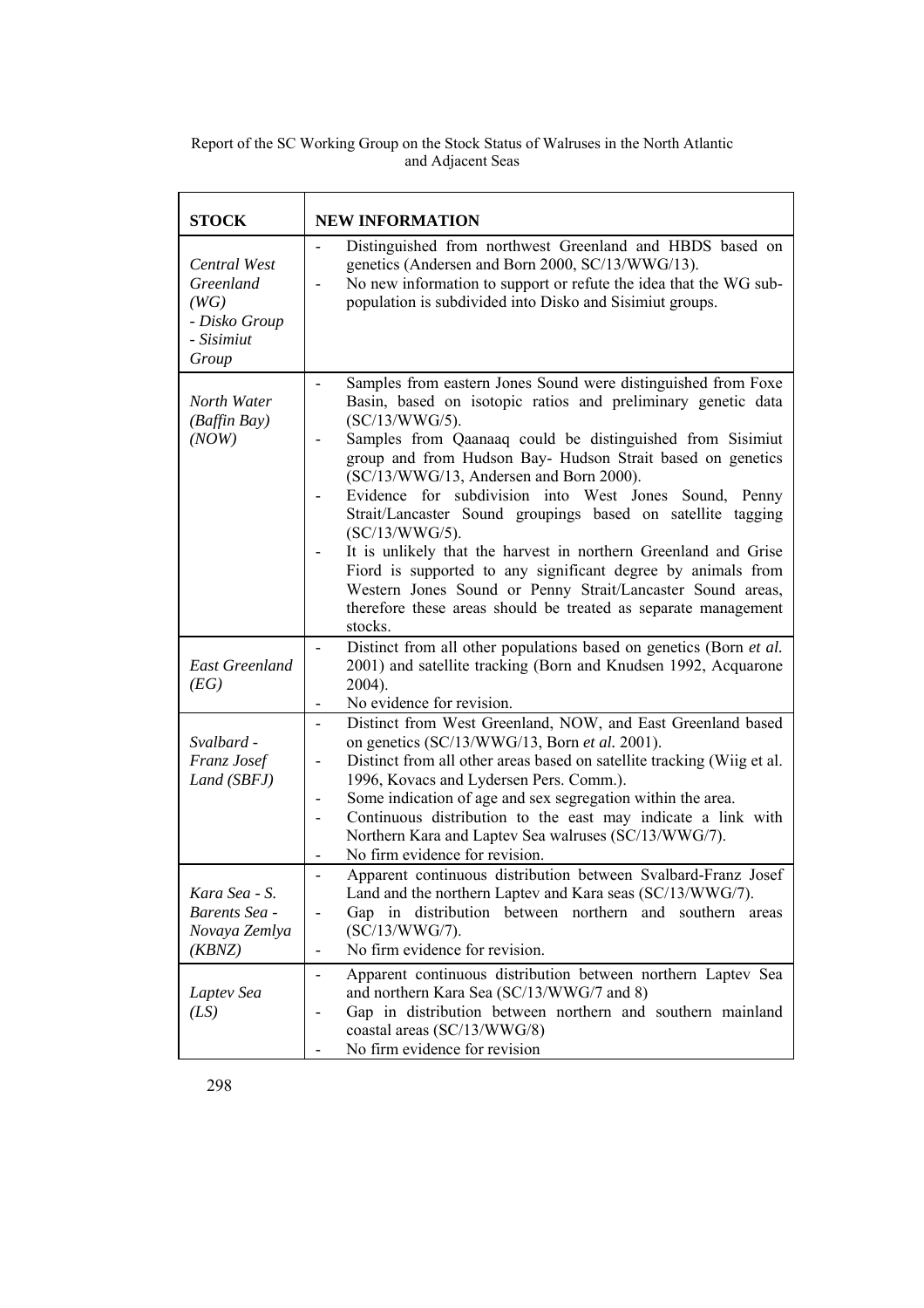**Table 2.** Selected biological parameters for Atlantic walruses, by sex and putative stock (acronyms as in Table 1). Numbers in parentheses refer to the source of information. Sources: 1) Garlich-Miller and Stewart (1998); 2) Garlich-Miller and Stewart (1999); 3) DFO (2000); 4) Born *et al.* (1995); 5) Mansfield (1959); 6) Fay *et al.* (1991); 7) Born (2001); 8) Knutsen and Born (1994); 9) Chapskii (1936); 10) Born (2003); 11) SC/12/WWG/6; 12) Miller and Boness (1983); 13) Fisher and Stewart (1996)

|                            |             |             | Greenland                                                                 |  |                           |             | Canada        |            |  |
|----------------------------|-------------|-------------|---------------------------------------------------------------------------|--|---------------------------|-------------|---------------|------------|--|
|                            | <b>KBNZ</b> | <b>SBFJ</b> | EG<br>WG<br><b>NOW</b>                                                    |  | FB                        | <b>HBDS</b> | <b>SEHB</b>   | <b>NOW</b> |  |
| <b>Females</b>             |             |             |                                                                           |  |                           |             |               |            |  |
| Age at first ovulation     |             |             |                                                                           |  |                           |             |               |            |  |
| (years)                    | 4(9)        |             |                                                                           |  | $4-10(7)$                 | $5-7(2)$    |               |            |  |
| Age at first birth (years) |             |             |                                                                           |  | 7(7)                      |             |               |            |  |
| Age at sexual maturity     |             |             |                                                                           |  |                           |             |               |            |  |
| (years)                    |             |             |                                                                           |  | 6.1 (95% CI: 5.2-7.1) (7) |             |               |            |  |
| Length at sexual           |             |             |                                                                           |  |                           |             |               |            |  |
| maturity (cm)              | 250(9)      |             |                                                                           |  | 250(4?)                   |             |               |            |  |
| Weight at sexual           |             |             |                                                                           |  |                           |             |               |            |  |
| maturity $(kg)$            |             |             |                                                                           |  | 750 (4?)                  |             |               |            |  |
| Pregnancy rate (overall,   |             |             |                                                                           |  |                           | $33\% (2)$  |               |            |  |
| mature females)            |             |             |                                                                           |  | 34.6 $\%$ (7)             | $35\%(5)$   |               |            |  |
| Twin births                |             |             |                                                                           |  | $occur$ - uncommon $(6)$  |             |               |            |  |
| Mating season              |             |             |                                                                           |  |                           |             |               |            |  |
| (Oestrus)                  |             |             |                                                                           |  | 19 Jan- 25 Jun (7)        |             | Jan-Apr $(3)$ |            |  |
| Implantation in the        |             |             |                                                                           |  |                           |             |               |            |  |
| uterus                     |             |             | $29/6 - 11/7$ or $26/6 - 5/7$ (7)<br>Jun-Jul (3) 29Jun-3Jul (2) 11May (5) |  |                           |             |               |            |  |
| Duration of pregnancy      |             |             |                                                                           |  |                           | 380(5)      |               |            |  |
| (days)                     |             |             | $345$ [5/7--18/6] (7)                                                     |  |                           | 335(2)      |               |            |  |

299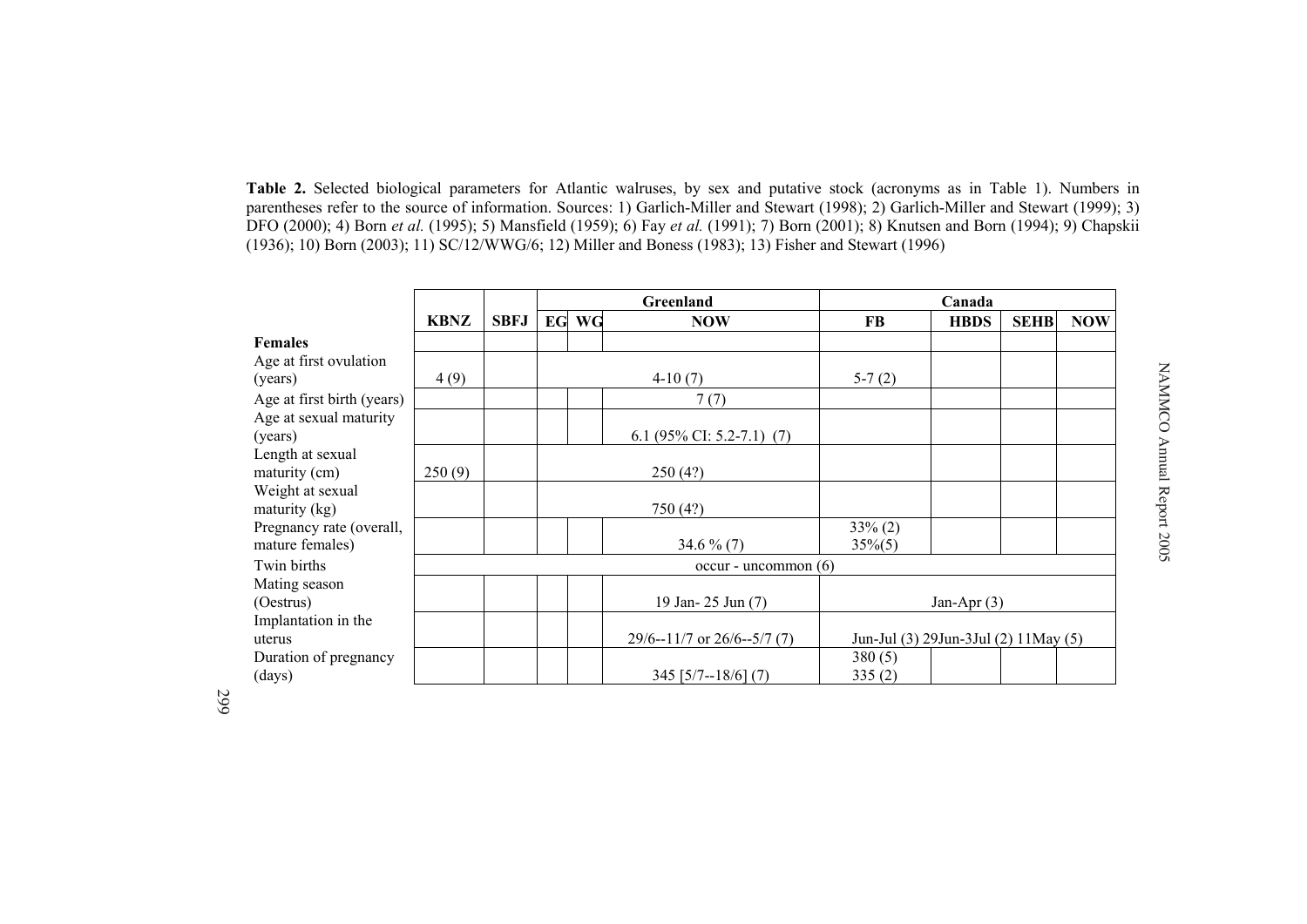|                                     |             |             |       | Greenland                            | Canada       |               |             |            |  |
|-------------------------------------|-------------|-------------|-------|--------------------------------------|--------------|---------------|-------------|------------|--|
|                                     | <b>KBNZ</b> | <b>SBFJ</b> | EG WG | <b>NOW</b>                           | <b>FB</b>    | <b>HBDS</b>   | <b>SEHB</b> | <b>NOW</b> |  |
| Duration of lactation               |             |             |       |                                      |              |               |             |            |  |
| (years)                             |             |             |       | $1/2$ to 2 (5) (12) (13)             |              |               |             |            |  |
| Calf birth                          |             |             |       | 20 Jun $(7/2 - 11/11)$ (7)           |              | May-Jun $(3)$ |             |            |  |
| Number of Calves                    |             |             |       |                                      |              |               |             |            |  |
| Calving interval (years)            |             |             |       | 3(7)                                 | 3(5)         |               |             |            |  |
| Age at reproductive                 |             |             |       |                                      |              |               |             |            |  |
| senescence                          |             |             |       | no current indications of senescence |              |               |             |            |  |
| <b>Males</b>                        |             |             |       |                                      |              |               |             |            |  |
| Age at sexual maturity              |             |             |       | 10.9 (95% CI:9.6-12.2; range         |              |               |             |            |  |
| (years)                             | $5-6(9)$    |             |       | $7-13)$ (10)                         |              |               | $6-7(5)$    |            |  |
| Age at physical<br>maturity (years) |             |             |       | $12-15(8)$                           |              |               |             |            |  |
| Season of sexual                    |             |             |       | Nov-Jul (peak eary Jan - Apr)        |              |               |             |            |  |
| activity                            |             |             |       | (10)                                 |              |               |             |            |  |
| Length at physical                  |             |             |       |                                      |              |               |             |            |  |
| maturity (cm)                       |             |             |       | 300(8)                               |              |               |             |            |  |
| Weight at physical                  |             |             |       |                                      |              |               |             |            |  |
| maturity (kg)                       |             |             |       | 1,100(8)                             |              |               |             |            |  |
| <b>Both sexes</b>                   |             |             |       |                                      |              |               |             |            |  |
| Longevity                           |             |             |       |                                      |              |               |             |            |  |
| Average annual                      |             |             |       |                                      |              |               |             |            |  |
| mortality (natural)                 |             |             |       |                                      |              |               |             |            |  |
| Calf length at birth (cm)           | 100(9)      |             |       | $112(110-164)(7)$                    | 125(1)110(2) |               |             |            |  |
| Calf weigth at birth (kg)           | 40(9)       |             |       | 54.5(7)                              |              |               |             |            |  |

Report of the SC Working Group on the Stock Status of Walruses in the North Atlantic Report of the SC Working Group on the Stock Status of Walruses in the North Atlantic Report of the SC Working Group on the Stock Status of Walruses in the North Atlantic and Adjacent Seas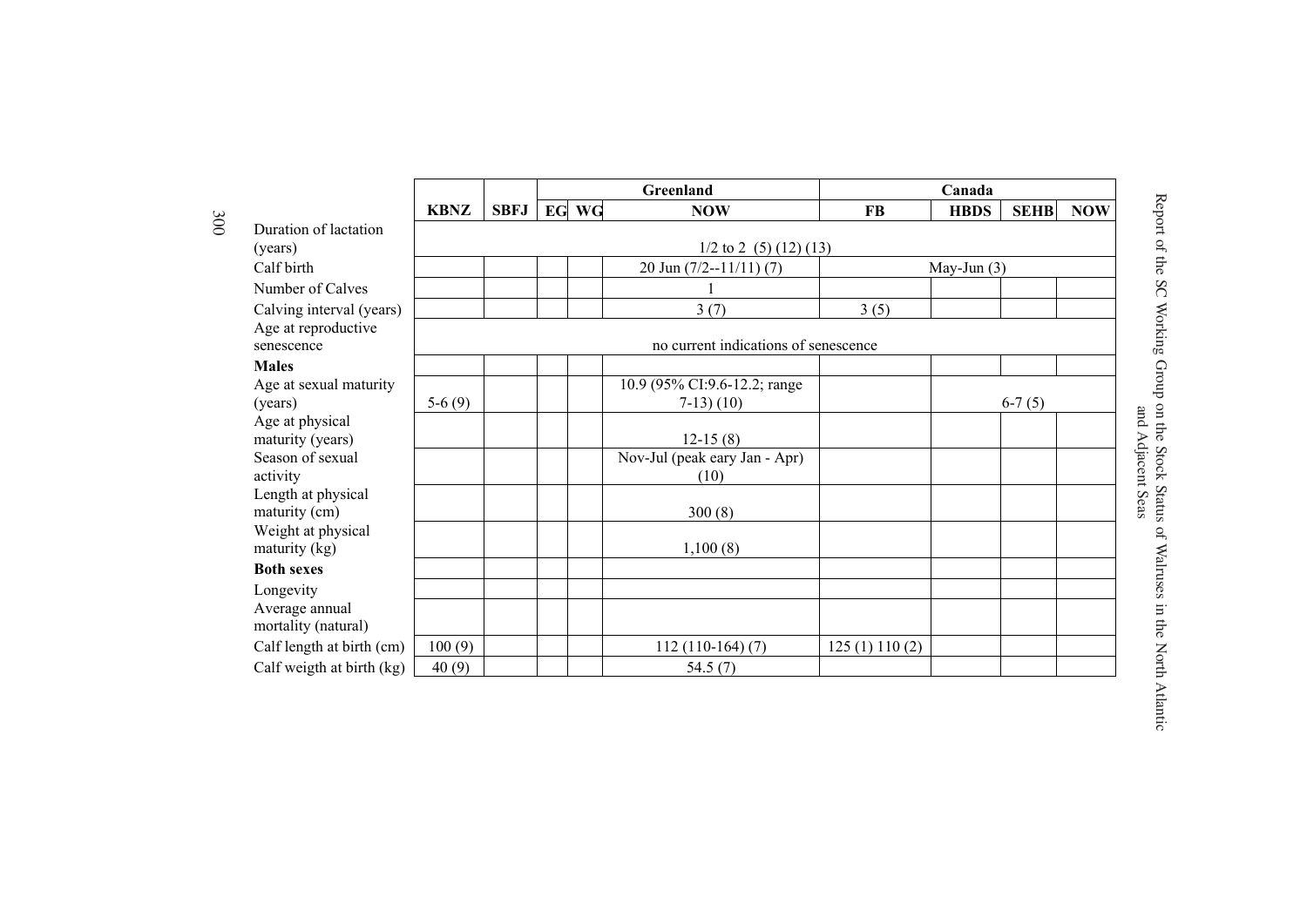|                                                |                                                                                             |             |    |    | <b>Greenland</b> | Canada |             |             |            |
|------------------------------------------------|---------------------------------------------------------------------------------------------|-------------|----|----|------------------|--------|-------------|-------------|------------|
|                                                | <b>KBNZ</b>                                                                                 | <b>SBFJ</b> | EG | WG | <b>NOW</b>       | FB     | <b>HBDS</b> | <b>SEHB</b> | <b>NOW</b> |
| Calf Survival rate (first<br>year only)        |                                                                                             |             |    |    | unknown $(11)$   |        |             |             |            |
| Sex differences in the<br>previous three rates |                                                                                             |             |    |    |                  |        |             |             |            |
| Juvenile survival rate<br>$(>1 \text{ yr.})$   | unknown $(11)$                                                                              |             |    |    |                  |        |             |             |            |
| Calf Natural mortality                         |                                                                                             |             |    |    |                  |        |             |             |            |
| Sex ratio at birth                             | unknown for Atlantic walrus (4) - 1:1 of only 15 fetuses (10) 17 fetuses (2) 14 newborn (2) |             |    |    |                  |        |             |             |            |
| Sex ratio in population                        | unknown for Atlantic walrus (4)                                                             |             |    |    |                  |        |             |             |            |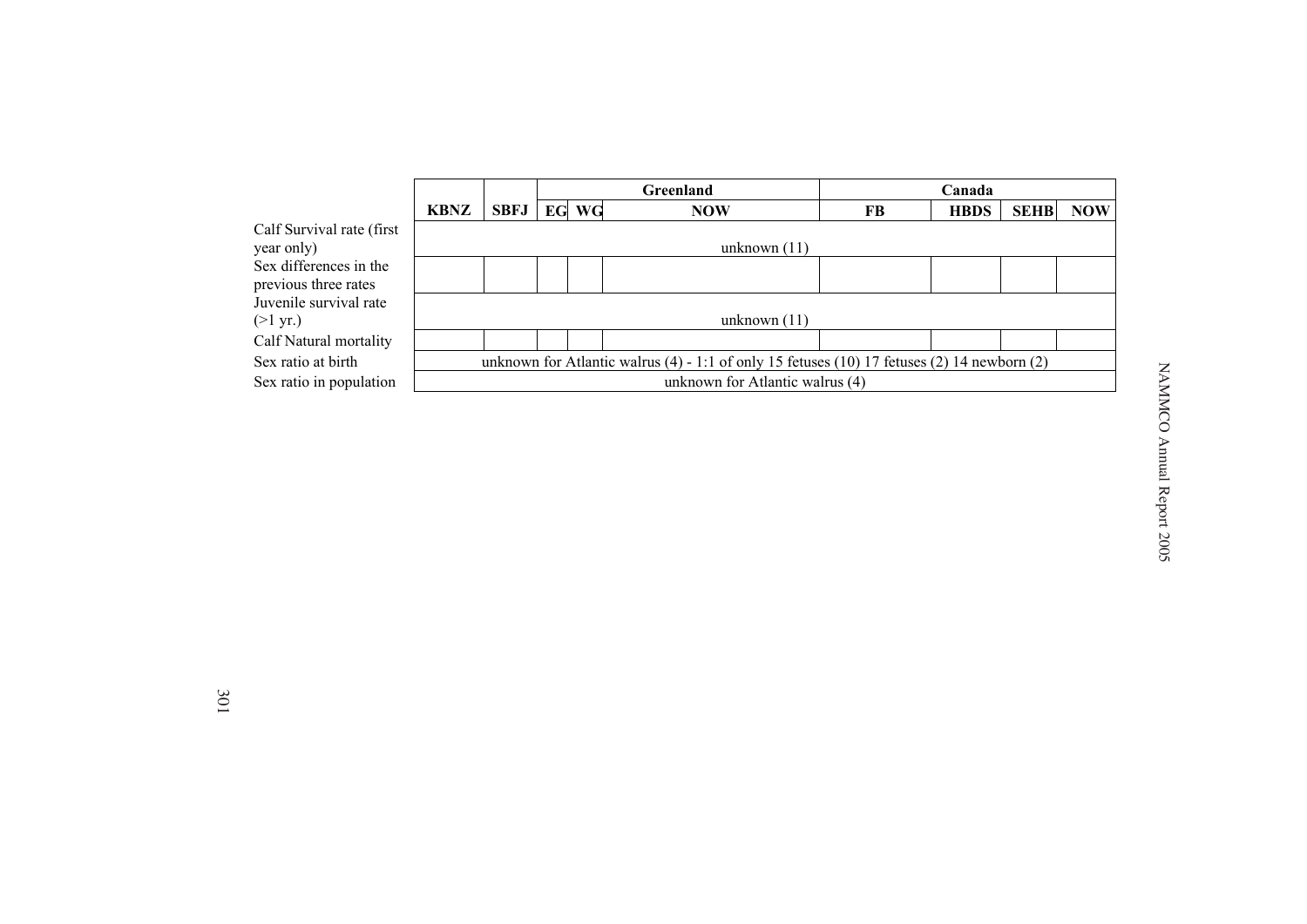Table 3. Average harvest from 1996-2001, and abundance estimates, by putative stock. Sources: (1) NAMMCO (1995); (2) Born *et al.* (1997); (3) Gjertz and Wiig (1995); (4) SC/13/WWG/7.

302

| <b>STOCK</b>                       | <b>HARVEST</b>        |            |               |                  |                                       | <b>ABUNDANCE</b> |                              |                                                                |
|------------------------------------|-----------------------|------------|---------------|------------------|---------------------------------------|------------------|------------------------------|----------------------------------------------------------------|
|                                    | Avg.<br>1996-<br>2001 | <b>Yrs</b> | Year (source) | <b>Methods</b>   | <b>Estimate</b><br>(error)            | <b>Bias</b>      | Correction<br><b>Factors</b> | <b>Reservations/Comments</b>                                   |
| Foxe Basin                         | 235                   | 5          | 1989(1)       | aerial<br>survey | 5500<br>$(95\%CI$<br>2700-<br>11,200) | neg              | none                         | Partial coverage.                                              |
| North FB                           | 137                   | 5          |               |                  | None                                  |                  |                              |                                                                |
| South FB                           | 98                    | 4          |               |                  | None                                  |                  |                              |                                                                |
| South Hudson Bay                   | 10                    | 5          |               |                  | None                                  |                  |                              |                                                                |
| Hudson Bay-Davis<br>Strait         | 170                   | 5          |               |                  | None                                  |                  |                              |                                                                |
| Northwater                         | 110                   | 5          |               |                  | None                                  |                  |                              |                                                                |
| West Jones Sound                   | 4                     | 1          |               |                  | None                                  |                  |                              | Survey conducted 1999                                          |
| Penny<br>Strait/Lancaster<br>Sound | 8                     | 5          |               |                  | None                                  |                  |                              | Survey conducted 1999                                          |
| Central West<br>Greenland          | 158                   | 5          |               |                  | None                                  |                  |                              | Aerial survey data<br>available but should be re-<br>analysed. |
| Disko group                        |                       |            |               |                  | None                                  |                  |                              |                                                                |
| Sisimiut group                     |                       |            |               |                  | None                                  |                  |                              |                                                                |

Report of the SC Working Group on the Stock Status of Walruses in the North Atlantic and Adjacent Seas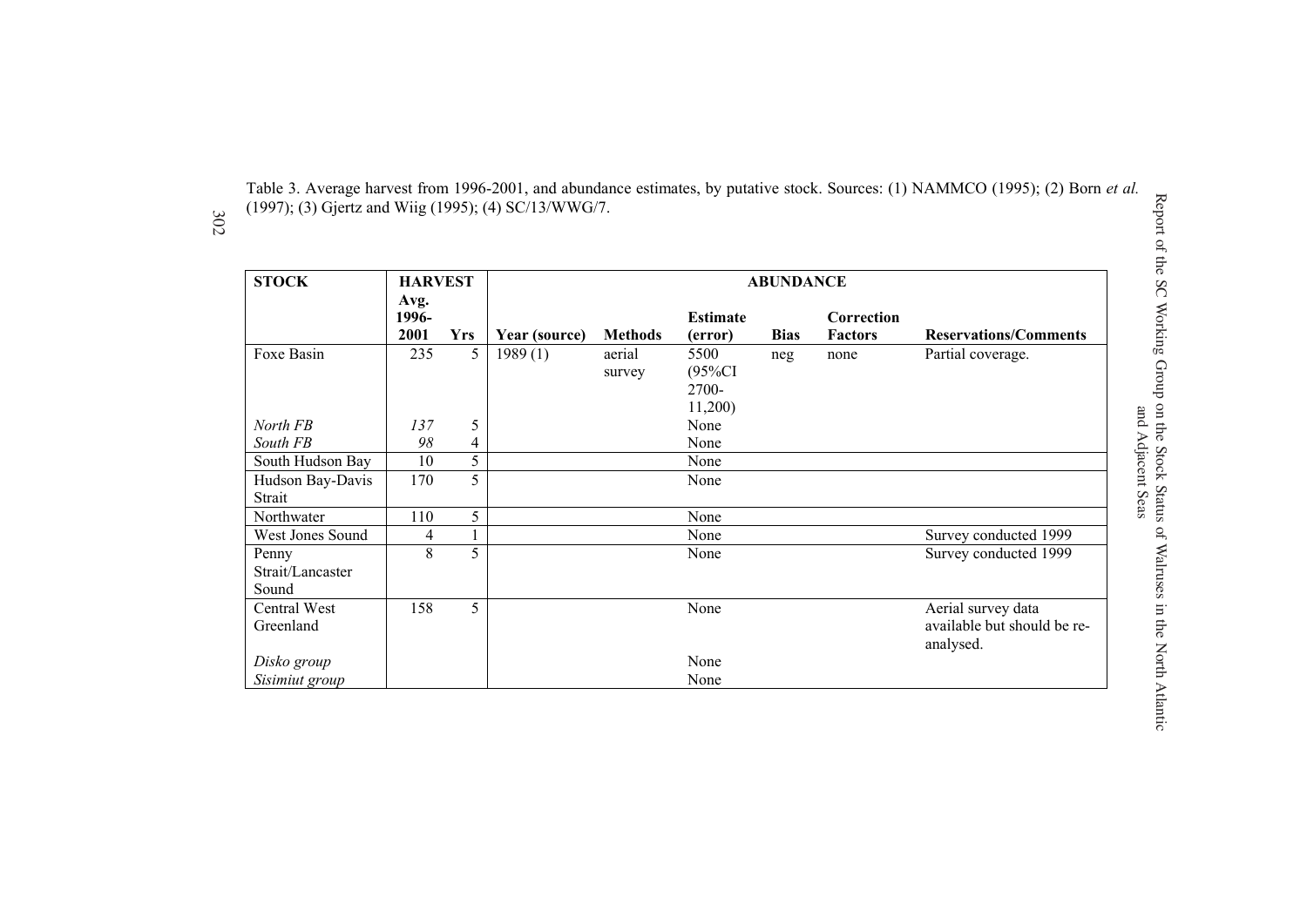| <b>STOCK</b>                                 | <b>HARVEST</b>        |            | <b>ABUNDANCE</b> |                              |                            |             |                                                                  |                                                                                                           |
|----------------------------------------------|-----------------------|------------|------------------|------------------------------|----------------------------|-------------|------------------------------------------------------------------|-----------------------------------------------------------------------------------------------------------|
|                                              | Avg.<br>1996-<br>2001 | <b>Yrs</b> | Year (source)    | <b>Methods</b>               | <b>Estimate</b><br>(error) | <b>Bias</b> | Correction<br><b>Factors</b>                                     | <b>Reservations/Comments</b>                                                                              |
| East Greenland                               | 5                     | 5.         | 1984-1990 (2)    | opportun-<br>istic<br>counts | $1,000$ (na)               | ?           | haulout and<br>dive activity<br>data                             | Not synoptic, uncertain<br>correction factors. Not of<br>sufficient quality for use in<br>assessment.     |
| Svalbard - Franz<br>Josef Land               | $\overline{0}$        | 5          | 1992/93(3)       | aerial/land<br>counts        | $2,000$ (na)               | neg         | males only,<br>corrected for<br>missing<br>females and<br>calves | Partial coverage.                                                                                         |
| Kara Sea - Barents<br>Sea - Novaya<br>Zemlya | $\overline{0}$        | 5          | 1998 (4)         | Ship<br>survey               | $600$ (na)                 | neg         | None.                                                            | Partial coverage (northern<br>Novaya Zemlya only). Not<br>of sufficient quality for use<br>in assessment. |
| Laptev Sea                                   | $\theta$              | 5          |                  |                              | None                       |             |                                                                  |                                                                                                           |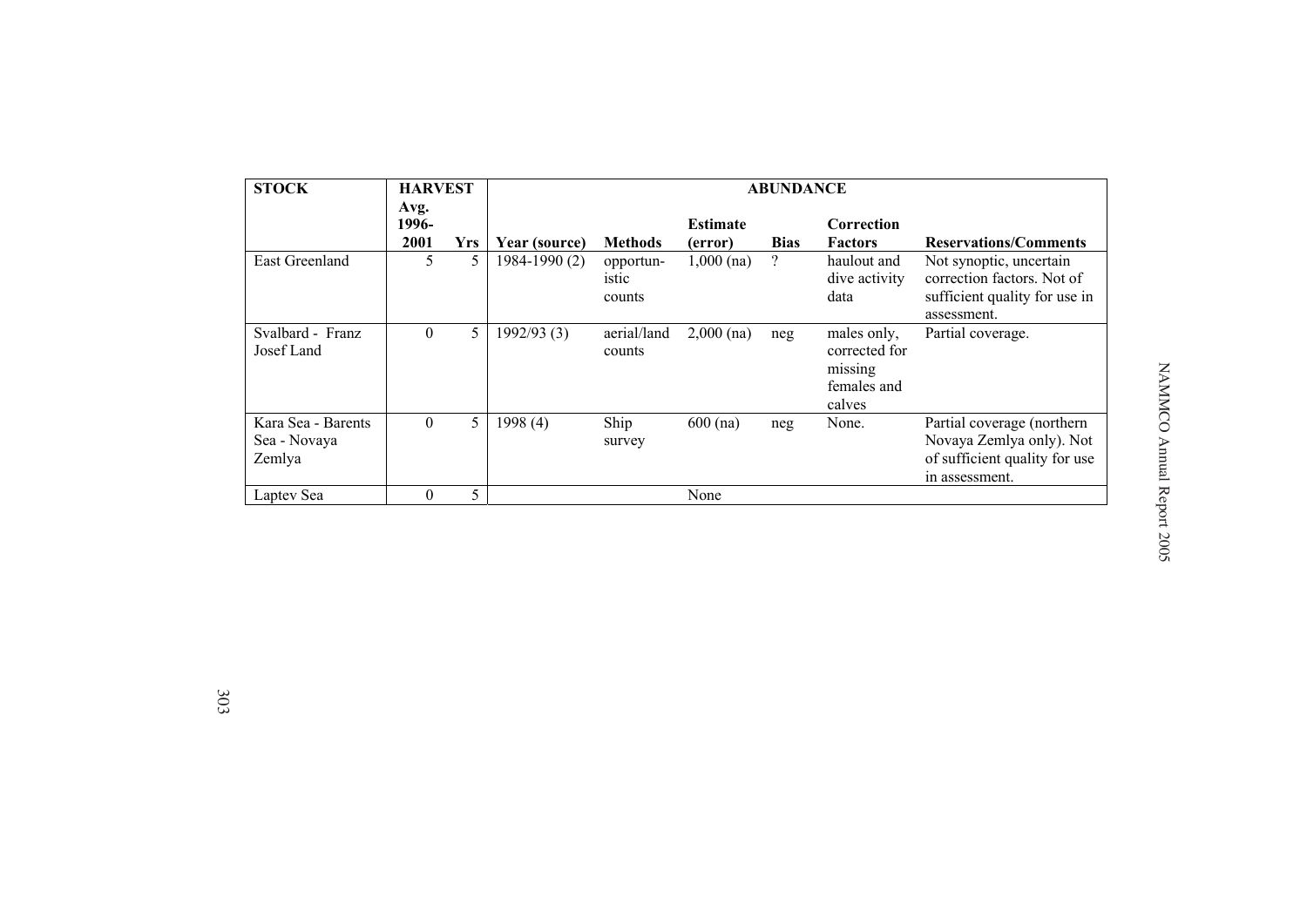

Report of the SC Working Group on the Stock Status of Walruses in the North Atlantic and Adjacent Seas

Fig. 1. Delineation of walrus stocks proposed in this report in the western (1a) and eastern (1b) Atlantic and adjacent seas. Boundaries are approximate. Hatching indicates areas of possible stock affiliation.

(1a) 1) Foxe Basin, dashed line divides N. and S. areas; 2) South and East Hudson Bay; 3) N. Hudson Bay- Hudson Strait - N. Labrador - S.E. Baffin Island; 4) Central West Greenland; 5) North Water; 6) West Jones Sound; 7) Penny Strait – Lancaster Sound.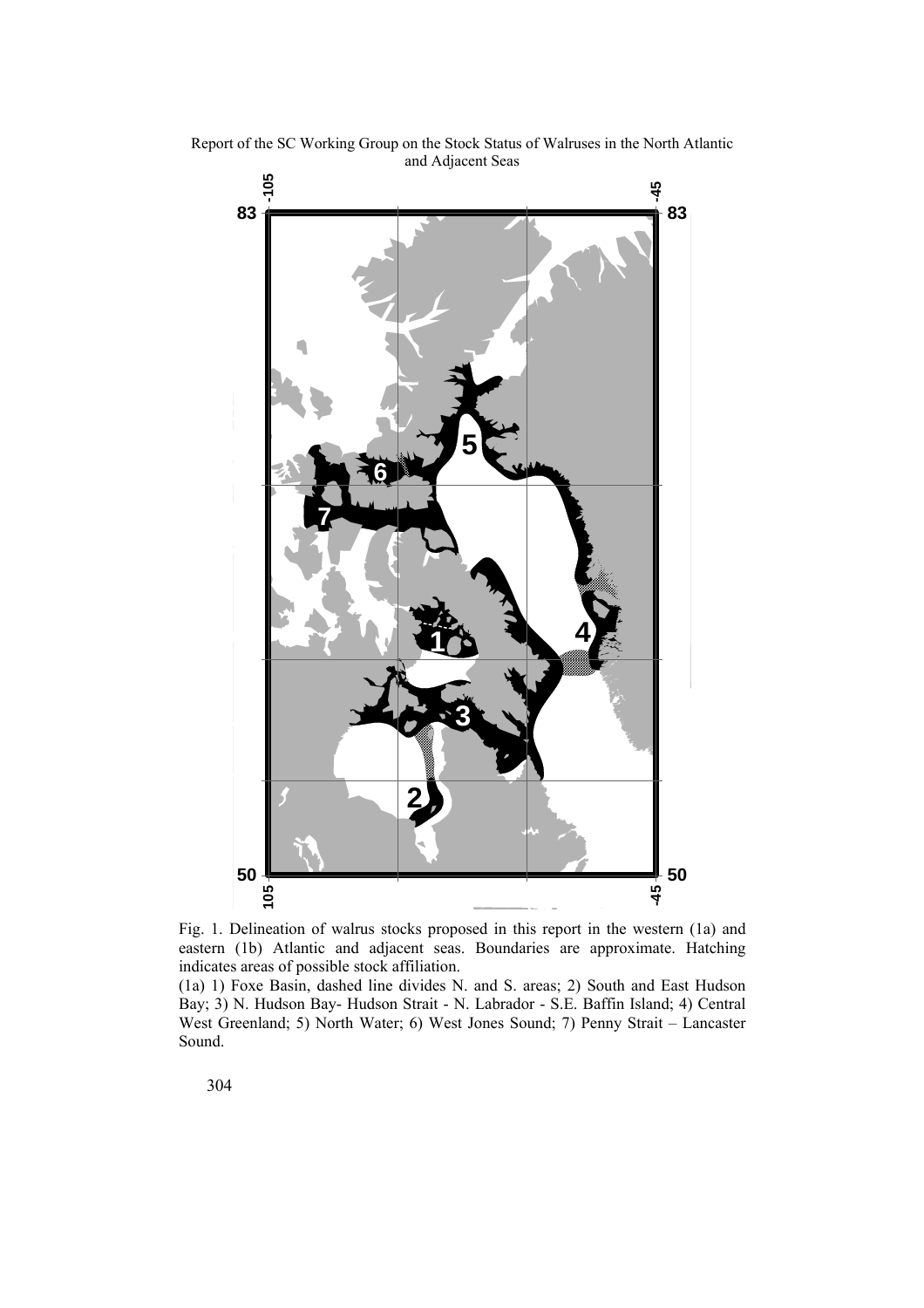

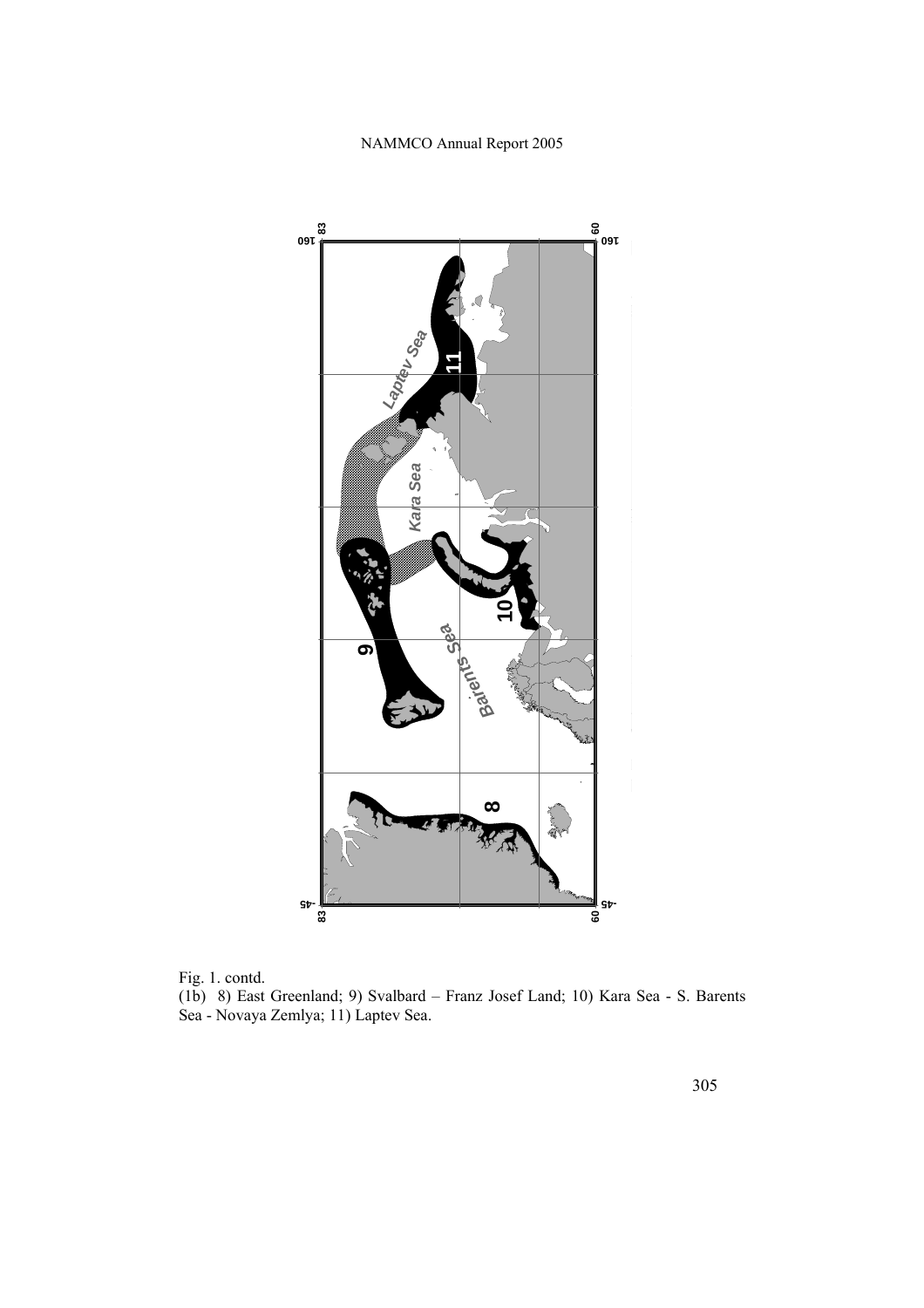Appendix 1

# **AGENDA**

- 1. OPENING REMARKS
- 2 ADOPTION OF AGENDA
- 3 APPOINTMENT OF RAPPORTEURS
- 4 REVIEW OF AVAILABLE DOCUMENTS
- 5. STOCK STRUCTURE
	- 5.1 Genetic information
	- 5.2 Satellite tracking<br>5.3 Tissue signatures
		- 5.3 Tissue signatures (pollutants, trace elements *etc.*)
		- 5.4 Other information
		- 5.5 Management units
- 6. BIOLOGICAL PARAMETERS
	- 6.1 Age estimation
	- 6.2 Reproductive rates
	- 6.3 Other parameters
- 7. CATCH STATISTICS
	- 7.1 Reported catch
	- 7.2 "Struck and lost"
	- 7.3 Histories by management units
	- 7.4 Other information
- 8. ABUNDANCE AND TRENDS
	- 8.1 Recent estimates
	- 8.2 Trends in abundance by management units
	- 8.3 Future survey plans
- 9. ECOLOGY
	- 9.1 Diet and consumption
	- 9.5 Impact of global warming<br>9.6 Pollution
	- Pollution
	- 9.7 Other
- 10. ASSESSMENT BY STOCK
	- 10.1 Present status
	- 10.2 Sustainable harvest levels
	- 10.3 Management recommendations
- 11. SATELLITE TELEMETRY
- 12. RECOMMENDATIONS FOR RESEARCH
- 13. OTHER BUSINESS<br>14 ADOPTION OF REE
- 14. ADOPTION OF REPORT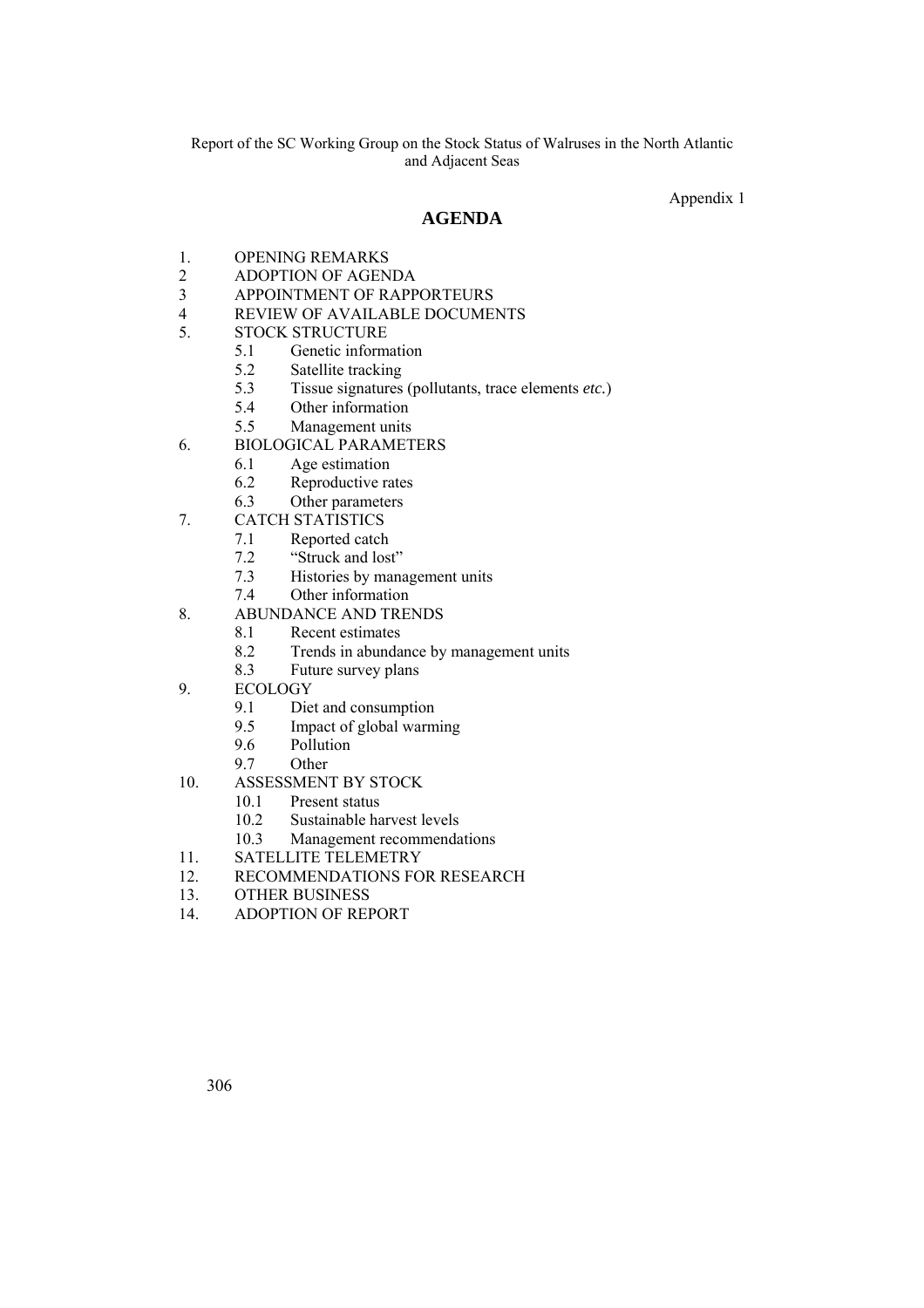Appendix 2

# **LIST OF DOCUMENTS**

- SC/13/WWG/1 Draft List of Participants.
- SC/13/WWG/2 Draft Agenda.
- SC/13/WWG/3 Draft List of Documents.
- SC/13/WWG/4 Stewart, R.E.A. Canadian walrus harvests.
- SC/13/WWG/5 Stewart, R.E.A. Delineation of walrus in Canada.
- SC/13/WWG/6 Witting, L. and Born, E. An assessment of Greenland walrus populations.
- SC/13/WWG/7 Boltunov A.N., Belikov S.E. Atlantic walruses of the western Russian Arctic.
- SC/13/WWG/8 Belikov S.E., Boltunov A.N. Laptev walruses.
- SC/13/WWG/9 2003 Walrus Harvest Monitor Project: Annual Summary.
- SC/13/WWG/10 Born, E.W. and Acquarone, M. An estimation of walrus (*Odobenus rosmarus*) predation on bivalves in the Young Sound area (NE Greenland).
- SC/13/WWG/11 Acquarone, M., Born, E.W. and Speakman, J.R. Direct measures of pinniped field metabolic rate: implications for fisheries models.
- SC/13/WWG/12 Acquarone, M. and Born, E.W. Body water and body composition of free-ranging Atlantic walruses *(Odobenus rosmarus rosmarus* L.) studied by isotope dilution.
- SC/13/WWG/13 Andersen, L.W., Born, E.W. and Doidge, D.W. A genetic study of population structure in Atlantic walruses: Where do the Canadian walruses fit in?
- SC/13/WWG/14 Born, E.W. and Wiig, Ø. Potential effects on Atlantic walrus of warming in the Arctic.
- SC/13/WWG/15 Born, E.W. Estimates of the catch of walruses in Greenland (1946-2002).
- SC/13/WWG/16 Kovacs, K.M., Lydersen, C. *et al.* Current research on walruses – Svalbard.